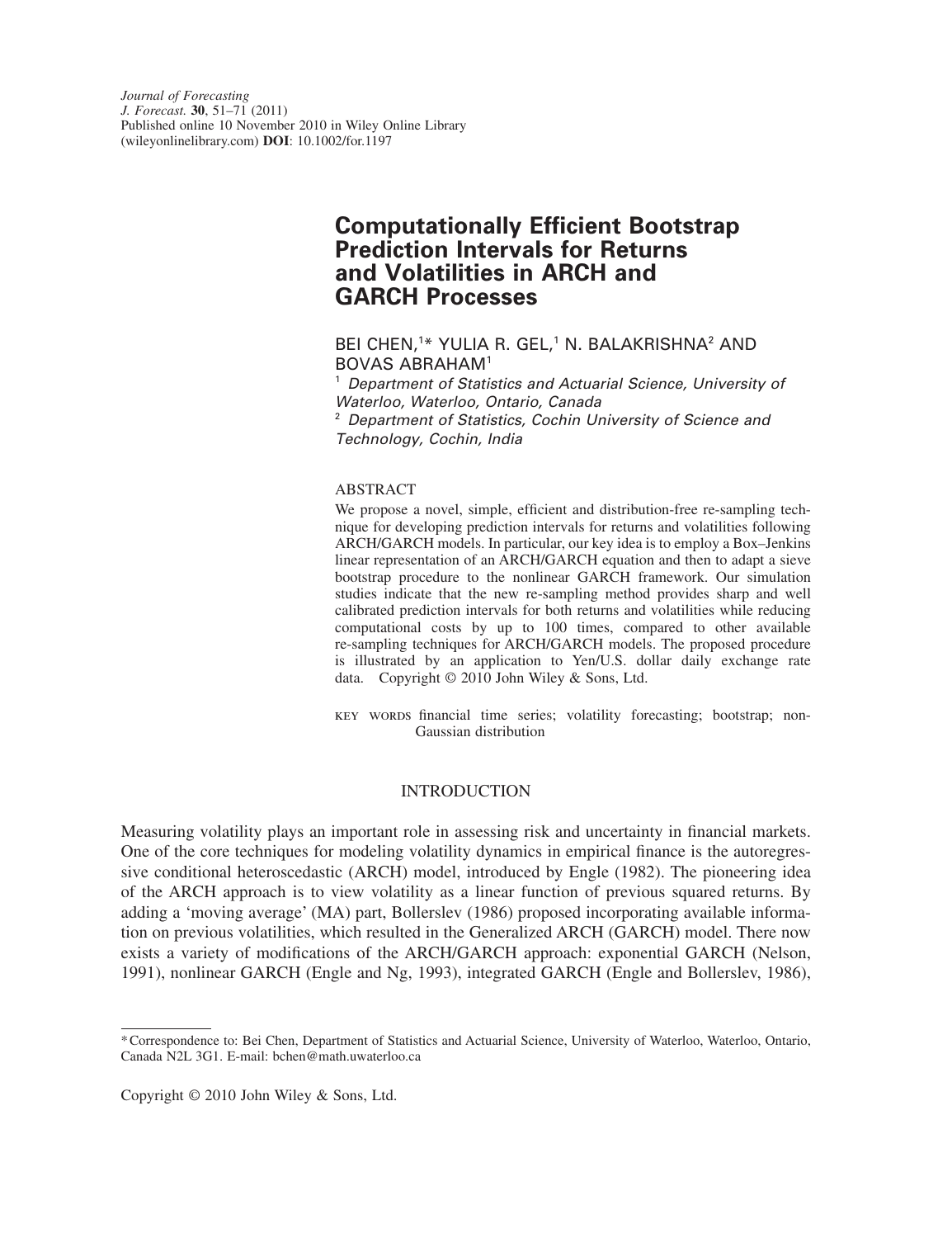fractionally integrated GARCH (Baillie *et al.*, 1996), long memory GARCH (Conrad and Karanasos, 2006), etc., and new extensions continue to appear regularly (see Bera and Higgins, 1993; Shephard, 1996; Tsay, 2002; Taylor, 2005; Bollerslev, 2008; and references therein for an overview). Although the sequence of volatilities is typically unobservable, predicting volatility by ARCH/GARCH models is straightforward due to its functional structure. However, the existing literature mainly focuses on point forecasts of volatility (see Baillie and Bollerslev, 1992; Andersen and Bollerslev, 1998; Andersen *et al.*, 2001; Engle and Patton, 2001; Poon, 2005; and references therein), and relatively little attention has been paid to constructing prediction intervals. Compared to point forecasts, prediction intervals provide extra assessment of the uncertainty associated with the corresponding point forecast, which can better guide risk management decisions. However, construction of prediction intervals requires knowledge of the distribution of the observed data, which is typically unknown in practice. Hence, data are usually assumed to follow some hypothetical distribution, and the resulting prediction interval can be adversely affected by departures from that assumption (Thombs and Schucany, 1990). An alternative is to employ distribution-free re-sampling techniques, e.g., the bootstrap. One of the most popular and efficient bootstrap procedures in a time series context is based on assessing the predictive error distribution by re-sampling residuals from the fitted model (Bühlmann, 2002; Politis, 2003; Härdle *et al.*, 2003). In particular, Miguel and Olave (1999) propose constructing bootstrap-based prediction intervals of returns and volatilities by directly adding re-sampled residuals from an ARCH model to the respective point forecasts. Reeves (2005) suggests including an additional step of re-estimating the ARCH parameters for each bootstrapped realization of returns, which enables uncertainty in sample parameter estimates to be incorporated. Pascual *et al.* (2006) combine and further extend these procedures by developing prediction intervals for both returns and volatilities from GARCH models, and the obtained prediction intervals are found to be well-calibrated, i.e., the number of observed data falling within a prediction interval coincides with the declared coverage. However, the discussed procedures are based on maximum likelihood (ML) estimation of ARCH/GARCH parameters and, hence, are computationally expensive. In this paper, we propose a novel, simple and efficient sieve-based bootstrap procedure to construct prediction intervals of returns and volatilities in ARCH/GARCH processes. The sieve bootstrap is a re-sampling technique that is widely utilized in linear time series modeling due to its efficiency, low computational costs and non-restrictive assumptions (Kreiss, 1988; Bühlmann, 1997; Politis, 2003; Härdle *et al.*, 2003; Pascual *et al.*, 2004). The idea of the sieve bootstrap is to approximate an observed process by a linear model, typically autoregressive (AR), and to generate 'new' realizations from the same model but with the re-sampled innovations. Notice that ARCH/GARCH equations can also be represented as AR/ARMA processes from the Box-Jenkins family of models. In particular, the squared return from an ARCH/GARCH model is a linear process that follows an AR/ARMA equation (Tsay, 2002; Box *et al.*, 2008). Hence, we can also adopt a sieve bootstrap procedure for the ARCH/GARCH case, i.e. develop prediction intervals for squared returns and then apply probability transformations to construct the required prediction intervals for returns and volatility. Since our approach involves only estimation of AR/ARMA models by linear Least Squares (LS), our computational costs are very low, while constructed prediction intervals for both returns and volatility are competitive in terms of coverage and sharpness, compared to other available techniques. In the next section, we discuss the models, assumptions and the new proposed bootstrap algorithm. In section 3, we present an extensive simulation study of various ARCH and GARCH models and distributions for innovation processes. We illustrate our new method by applying it to Yen/U.S. dollar daily exchange rate data in section 4. The paper is concluded by discussion in section 5.

Copyright © 2010 John Wiley & Sons, Ltd. *J. Forecast*. **30**, 51–71 (2011)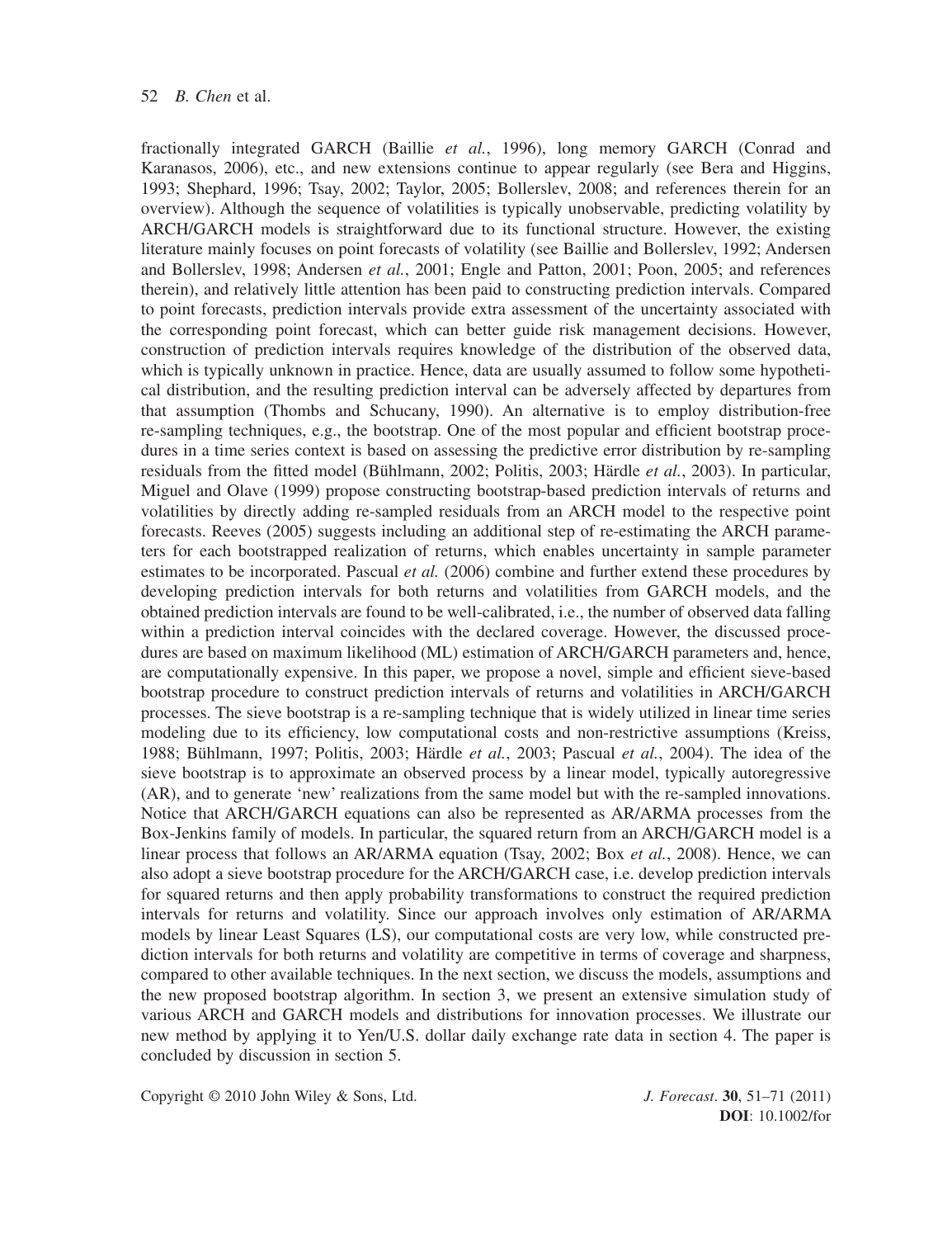#### ARCH AND GARCH MODELS AS AR AND ARMA MODELS

We start our discussion from a general class of GARCH(*p*, *q*) models and then consider ARCH(1) and GARCH(1, 1) processes as examples.

#### **Models and assumptions**

Suppose  $\{y_t\}_{t=1}^T$  is a GARCH(*p*, *q*) process, *p*,  $q \ge 1$ . For  $t = 1, \ldots, T$ :

$$
y_t = \sigma_t \varepsilon_t \tag{1}
$$

$$
\sigma_t^2 = \alpha_0 + \sum_{i=1}^p \alpha_i y_{t-i}^2 + \sum_{j=1}^q \beta_j \sigma_{t-j}^2
$$
 (2)

where  $\{\varepsilon_t\}_{t=1}^T$  is a sequence of independent, identically distributed (i.i.d.) random variables with zero mean, unit variance and  $E(\epsilon_i^4) < \infty$ ;  $\{\sigma_i\}_{i=1}^T$  is a stochastic process assumed to be independent of  ${\{\varepsilon_i\}}_{i=1}^T$ ;  $\alpha_0$ ,  $\alpha_i$  and  $\beta_j$  are unknown parameters satisfying  $\alpha_0 \ge 0$ ,  $\alpha_i \ge 0$  and  $\beta_j \ge 0$ , for  $i = 1, \ldots, p$ and  $j = 1, \ldots, q$ . Let  $m = \max(p, q)$ . Throughout this paper, we assume that  $\{y_t\}_{t=1}^T$  is weakly stationary, i.e.  $\Sigma_{i=1}^m(\alpha_i + \beta_i) < 1$  is satisfied, where  $\alpha_i = 0$  for  $i > p$  and  $\beta_i = 0$  for  $i > q$  (Tsay, 2002). Further, we assume that the strict stationarity conditions of  $\{y_t\}_{t=1}^T$  given in Bougerol and Picard (1992a,b) hold.<sup>1</sup> Note that in financial contexts  $\{y_t\}_{t=1}^T$  and  $\{\sigma_t\}_{t=1}^T$  are referred to as return and volatility processes, respectively. If  $q = 0$ ,  $\{y_t\}_{t=1}^T$  is an ARCH(*p*) process. Let us now represent a GARCH(*p*, *q*) process in an autoregressive moving average (ARMA) form. If we denote  $v_t = y_t^2 - \sigma_t^2$ , then

$$
y_t^2 = \alpha_0 + \sum_{i=1}^m (\alpha_i + \beta_i) y_{t-i}^2 + v_t - \sum_{j=1}^q \beta_j v_{t-j}
$$
 (3)

where  $\{v_t\}_{t=1}^T$  is white noise, but not i.i.d.in general. Under the strict stationary assumption of  $\{y_t\}_{t=1}^T$ ,  ${v_t}_{t=1}^T$  is identically distributed. Note that if  $q = 0$ , formula (3) reduces to an AR(*m*) model. For example, let us consider the linear forms of two special cases of a GARCH(*p*, *q*) process. Suppose  $\{y_t\}_{t=1}^T$  follows an ARCH(1):

$$
y_t = \sigma_t \varepsilon_t \tag{4}
$$

$$
\sigma_t^2 = \alpha_0 + \alpha_1 y_{t-1}^2 \tag{5}
$$

<sup>&</sup>lt;sup>1</sup>Bougerol and Picard (1992a,b) provide the necessary and sufficient conditions for the existence of a strictly stationary solution of (1) and (2). Let  $\tau_n = (\beta_1 + \alpha_1 \varepsilon_n^2, \beta_2, \dots, \beta_{q-1})' \in \mathbb{R}^{q-1}, \xi_n = (\varepsilon_n^2, 0, \dots, 0)' \in \mathbb{R}^{q-1}, \alpha = (\alpha_2, \dots, \alpha_{p-1})' \in \mathbb{R}^{p-2}.$ Let

|                                                                                                            | $\alpha$       | $\begin{bmatrix} \alpha_p \\ 0 \end{bmatrix}$ |
|------------------------------------------------------------------------------------------------------------|----------------|-----------------------------------------------|
|                                                                                                            | $\overline{0}$ |                                               |
|                                                                                                            | $\overline{0}$ | $\overline{0}$                                |
| $\label{eq:3.1} \mathcal{A} = \begin{bmatrix} \tau_n & \beta_q \\ I_{q-1} & 0 \\ \xi_n \\ 0 \end{bmatrix}$ | $I_{p-2}$      | $\begin{smallmatrix}0\end{smallmatrix}$       |

where  $I_k$  is a  $k \times k$ -identity matrix for  $k \in \mathbb{Z}^+$ . The top Lyapunov exponent  $\gamma_L$  associated with the sequence  ${A_n, -\infty < n < \infty}$  is  $\gamma_L = \inf_{0 \le n \le \infty} \frac{1}{n+1} E \log |A_0 A_1 ... A_n|$ , assuming that  $E(\log |A_0|) < \infty$ . (Here  $||M|| = \sup\{||Mx||_d / ||x||_d : 0 \le \infty\}$  $\mathbf{x} \in \mathbb{R}^d$ ,  $\mathbf{x} \neq 0$  and  $\|\mathbf{x}\|_d$  is the Euclidean norm in  $\mathbb{R}^d$ .) Bougerol and Picard (1992a,b) show that if  $E(\log||A_0||) < \infty$  holds, then (1) and (2) have a unique stationary solution if and only if  $\gamma_L < 0$ .

Copyright © 2010 John Wiley & Sons, Ltd. *J. Forecast*. **30**, 51–71 (2011)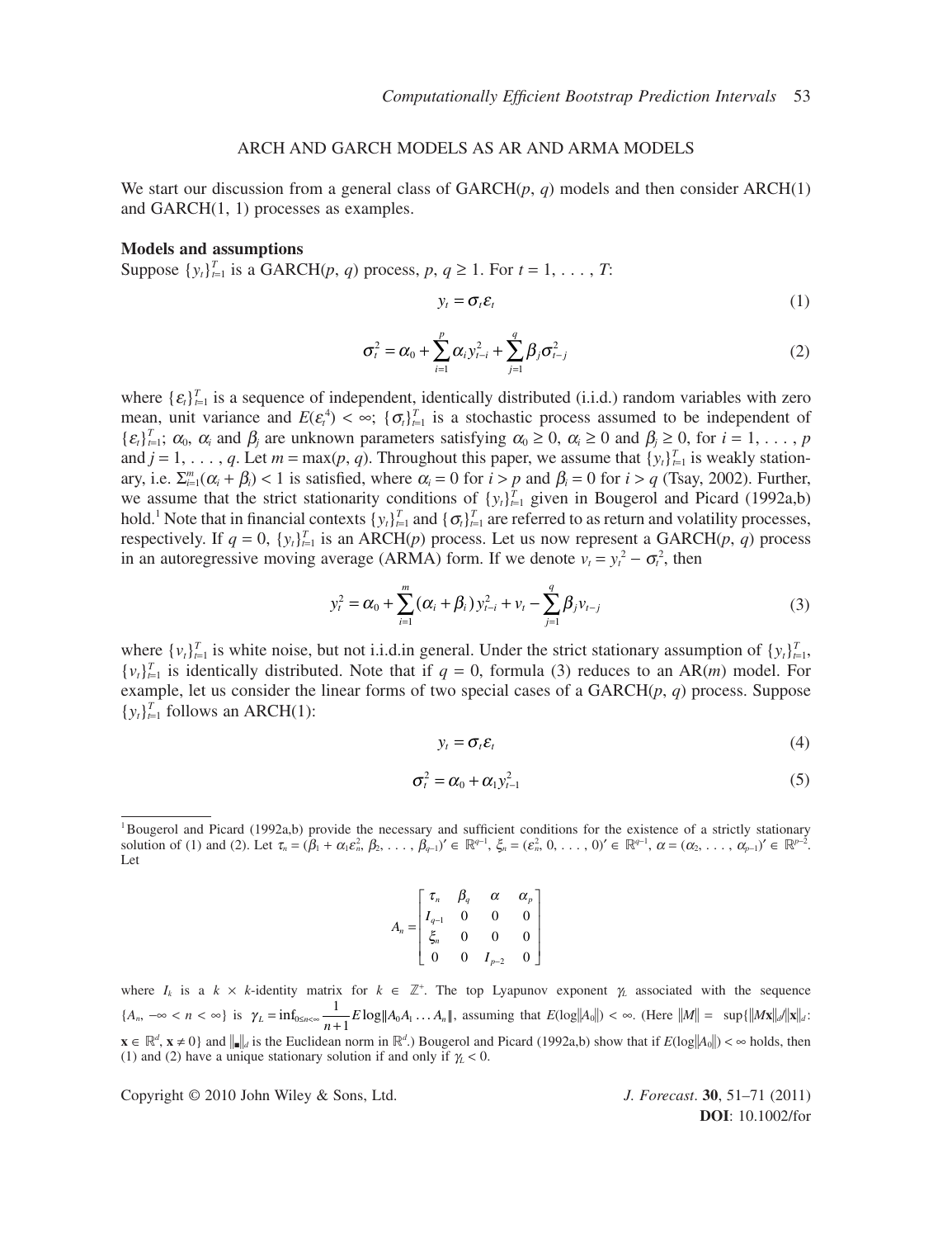Then, in view of  $(3)$ , equations  $(4)$  and  $(5)$  can be expressed in the AR $(1)$  form:

$$
y_t^2 = \alpha_0 + \alpha_1 y_{t-1}^2 + v_t \tag{6}
$$

Note that  $\{y_t\}_{t=1}^T$  is both weakly and strictly stationary if  $\alpha_1^2 \le 1/3$  (Box *et al.*, 2008; Tsay, 2002). Now suppose  $\{y_t\}_{t=1}^T$  is a GARCH(1, 1) process given by

$$
y_t = \sigma_t \varepsilon_t \tag{7}
$$

$$
\sigma_t^2 = \alpha_0 + \alpha_1 y_{t-1}^2 + \beta_1 \sigma_{t-1}^2 \tag{8}
$$

Then  $(7)$  and  $(8)$  can be rewritten as the ARMA $(1,1)$  form:

$$
y_t^2 = \alpha_0 + (\alpha_1 + \beta_1) y_{t-1}^2 + v_t - \beta_1 v_{t-1}
$$
\n(9)

assuming that  $\alpha_1 + \beta_1 < 1$  to ensure the weak stationarity of  $\{y_t\}_{t=1}^T$  (Box *et al.*, 2008; Tsay, 2002). Nelson (1990) showed that  $\{y_t\}_{t=1}^T$  is also strictly stationary if  $E[\log(\beta_1 + \alpha_1 \varepsilon_t)] < 1$ . The linear representation of the GARCH(*p*, *q*) process allows us to utilize the sieve bootstrap algorithm to construct prediction intervals for returns and volatilities.

# Sieve bootstrap procedure of  $GARCH(p, q)$  process

The sieve bootstrap is proposed for estimating the distribution of a statistical quantity within a class of linear processes (Kreiss, 1988; Bühlmann, 1997). Given a sample of size *T*, the idea of the sieve bootstrap is to fit a sequence of AR models of order  $p(T)$ , where  $p(T) \rightarrow \infty$  as  $T \rightarrow \infty$ , and then to construct a 'new' bootstrap realization generated from the re-sampled residuals (Grenander, 1981). The asymptotic properties of the sieve bootstrap are studied by Bühlmann (1997), Bickel and Bühlmann (1999), Härdle *et al.* (2003), Politis (2003) and Lahiri (2003). Recently, the sieve bootstrap has been gaining popularity for constructing prediction intervals for linear processes. In particular, Thombs and Schucany (TS) (1990) and Cao *et al.* (1997) consider the performance of sieve bootstrap prediction intervals for finite  $AR(p)$ models, while Alonso *et al.* (2002, 2003) extend the sieve bootstrap algorithm to the AR( $\infty$ ) model with absolutely summable coefficients, and Pascual *et al.* (2004) apply the sieve bootstrap procedure to integrated ARMA (ARIMA) processes. Here we adopt the sieve bootstrap idea for developing prediction intervals for returns and volatility in GARCH( $p$ ,  $q$ ) processes. Let  $h = 1, \ldots, s, s \ge 1$ , be a lead time. Let  $\{y_t\}_{t=1}^T$  be an observed sample from (1)–(2), where p and q are assumed to be known.<sup>2</sup> Then, we proceed with the following algorithm to construct prediction intervals for  $y_{T+h}$  and  $\sigma_{T+h}^2$ .

- Step 1. Estimate the ARMA coefficients  $\hat{\alpha}_0$ ,  $(\widehat{\alpha_1 + \beta_1}), \dots, (\widehat{\alpha_m + \beta_m})$ ,  $\hat{\beta}_1, \dots, \hat{\beta}_q$  from the representation (3) using the Least Squares (LS) method. Then, calculate  $\hat{\alpha}_i = (\hat{\alpha}_i + \hat{\beta}_i) - \hat{\beta}_i$ , for  $i = 1, \ldots, p$ .
- Step 2. Estimate the residuals  $\{\hat{v}_t\}_{t=m+1}^T$  by

$$
\hat{v}_t = y_t^2 - \hat{\alpha}_0 - \sum_{i=1}^m \left( \widehat{\alpha_i + \beta_i} \right) y_{t-i}^2 + \sum_{j=1}^q \hat{\beta}_j \hat{v}_{t-j}, \text{ for } t = m+1, \dots, T
$$
\n(10)

Set  $\hat{v}_t = 0$ , for  $t = 1, \ldots, m$ .

Copyright © 2010 John Wiley & Sons, Ltd. *J. Forecast*. **30**, 51–71 (2011)

<sup>&</sup>lt;sup>2</sup> Note that in practice the order of the GARCH process is unknown. We can select the model order by the Akaike information criterion (AIC) (Akaike, 1974), the Bayesian information criterion (BIC) (Schwarz, 1978) or the corrected AIC (AICc) (Hurvich and Tsai, 1989).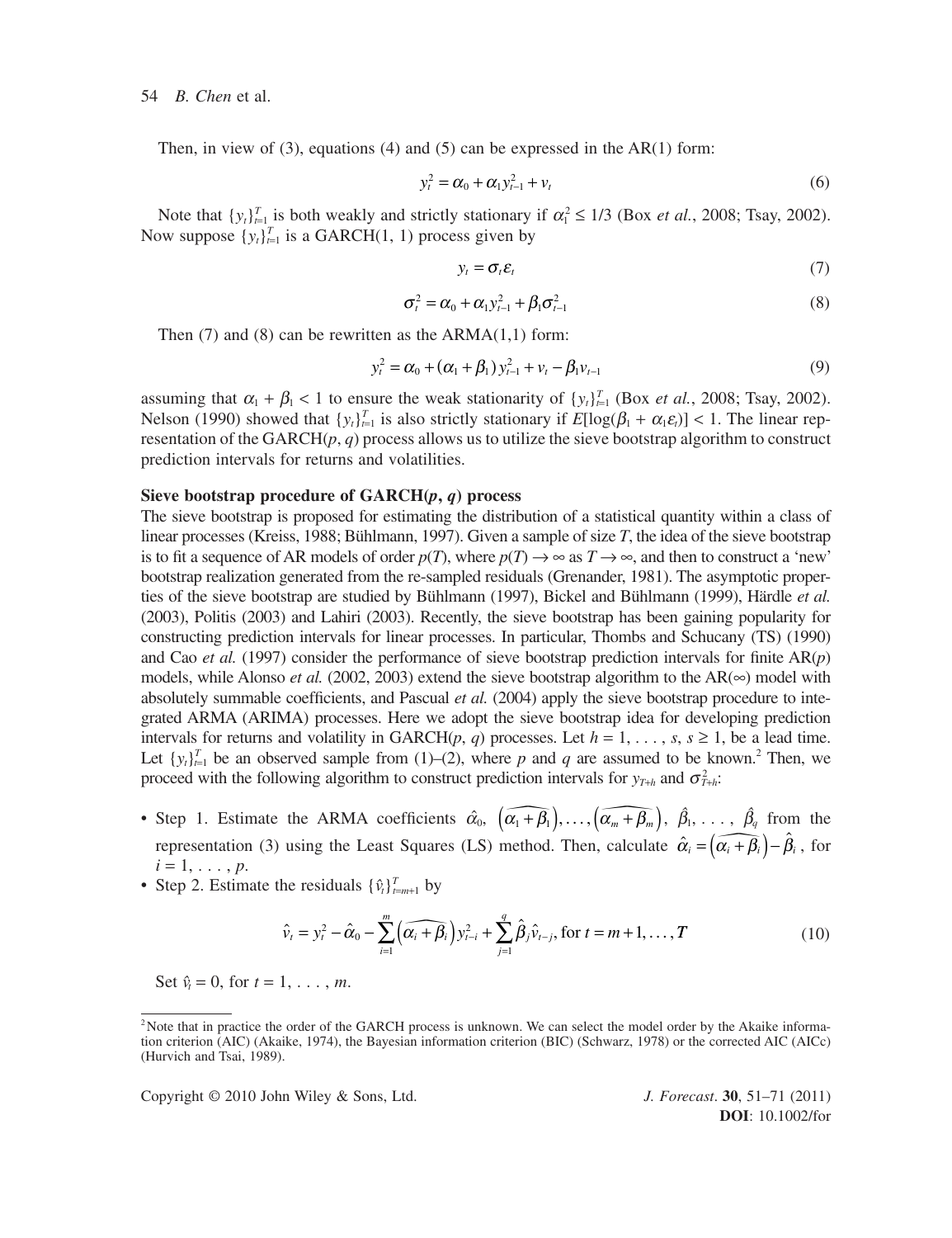• Step 3. Center the estimated residuals using

$$
\tilde{v}_t = \left(\hat{v}_t - \frac{1}{T - m} \sum_{t=m+1}^T \hat{v}_t\right), \text{ for } t = m+1, \dots, T
$$
\n
$$
(11)
$$

The empirical distribution of the centered residuals  $\{\tilde{v}_i\}_{i=m+1}^T$  is

$$
\hat{F}_{\nu,T}(y) = \sum_{t=m+1}^{T} \mathbf{1}_{\{\tilde{\nu}_t \le y\}} \tag{12}
$$

- Step 4. Sample with replacement from  $\hat{F}_{\nu,T}(y)$  to obtain the bootstrap error process  $\{v_i^*\}_{i=1}^T$ .
- Step 5. Construct a bootstrap sample of squared returns  $\{y_t^2*\}_{t=1}^T$  by

$$
y_t^{2*} = \alpha_0 + \sum_{i=1}^m \left( \widehat{\alpha_i + \beta_i} \right) y_{t-i}^{2*} + v_t^* - \sum_{j=1}^q \beta_j v_{t-j}^* \tag{13}
$$

where  $y_k^{2*} = \alpha_0 / \left\{1 - \sum_{i=1}^m (\widehat{\alpha_i + \beta_i})\right\}$  and  $v_k^* = 0$  for  $k \le 0$ . In practice we generate  $T + 150 y_t^{2*}$  and then discard the first 150 generated values in order to minimize the effect of the initial values. The effect of initial values is negligible asymptotically (Kreiss and Franke, 1992).

effect of initial values is negligible asymptotically (Kreiss and Franke, 1992).<br>• Step 6. Given  $\{y_t^{2*}\}_{t=1}^T$  from Step 5, estimate the coefficients  $\alpha_0^*$ ,  $(\overline{\alpha_1 + \beta_1})^*$ ,...,  $(\overline{\alpha_m + \beta_m})^*$ , *β*<sup>\*</sup><sub>1</sub>, ...,  $\hat{\beta}^*_{i}$  by LS and then calculate  $\hat{\alpha}^*_{i} = (\alpha_i + \beta_i)^* - \hat{\beta}^*_{i}$ , for  $i = 1, ..., p$ . The bootstrap sample of volatility  $\{\sigma_t^2 \}_{t=1}^T$  is obtained by

$$
\sigma_i^{2*} = \hat{\alpha}_0^* + \sum_{i=1}^p \hat{\alpha}_i^* y_{i-i}^{2*} + \sum_{j=1}^q \hat{\beta}_j^* \sigma_{i-j}^{2*} \text{ for } t = m+1, \dots, T
$$
 (14)

with  $\sigma_t^{2*} = \hat{\alpha}_0 / \{1 - \sum_{i=1}^m (\hat{\alpha}_i + \hat{\beta}_i)\}, t = 1, \dots, m$ .

- Step 7. Sample with replacement from  $\hat{F}_{v,T}(y)$  to obtain the bootstrap prediction error process  $\{v_{T+h}\}_{h=1}^s$ , where  $s \ge 1$ .
- Step 8. Let  $y_{T+h}^* = y_{T+h}$ , for  $h \le 0$ . The *h*-step-ahead forecast of the squared return is given by

$$
y_{T+h}^{2*} = \hat{\alpha}_0^* + \sum_{i=1}^m \left( \widehat{\alpha_i + \beta_i} \right)^* y_{T+h-i}^{2*} + v_{T+h}^* - \sum_{j=1}^q \hat{\beta}_j^* v_{T+h-j}^* \tag{15}
$$

and the *h*-step-ahead forecast of volatility is obtained by

$$
\sigma_{T+h}^{2*} = \hat{\alpha}_0^* + \sum_{i=1}^p \hat{\alpha}_i^* y_{T+h-i}^{2*} + \sum_{j=1}^q \hat{\beta}_j^* \sigma_{T+h-j}^{2*}
$$
 (16)

for  $h = 1, \ldots, s$ .

• Step 9. Repeat Steps 4–8 B times, where B is number of bootstrap replicates.

**Remark.** Note that under the strict stationarity assumption  $\sigma_t^2$  can be uniquely represented in terms of past observations as

$$
\sigma_t^2 = c_0 + \sum_{i=1}^{\infty} c_i y_{t-i}^2
$$
 (17)

Copyright © 2010 John Wiley & Sons, Ltd. *J. Forecast*. **30**, 51–71 (2011)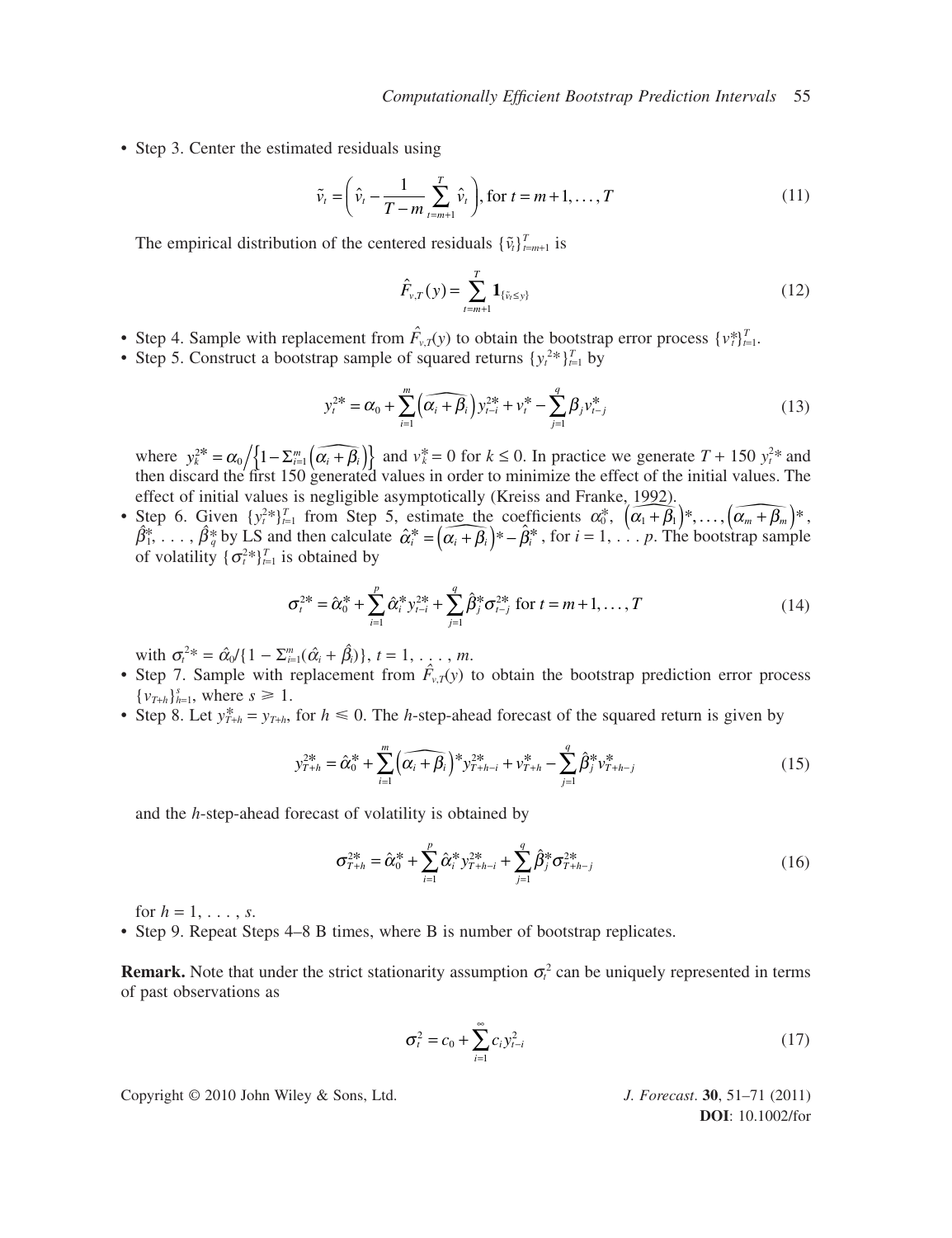where the *c<sub>i</sub>*'s depend on the GARCH parameters  $\alpha_j$  and  $\beta_j$ ,  $j = 1, \ldots, m$  (Berkes *et al.*, 2003). Thus,  $\sigma_t^2$  is deterministic conditional on the past observations. As addressed in Pascual *et al.* (2006), if the model parameters are known, the one-step ahead volatility is perfectly predictable given  $\{y_t\}_{t=1}^T$ . The only uncertainty associated with the one-step ahead prediction comes from the parameter estimation whose variability goes to 0 as  $T \rightarrow \infty$ .

Now, we can use the bootstrap distributions of  $y_{T+h}^{2*}$  and  $\sigma_{T+h}^{2*}$  produced by Steps 4–9, i.e.  $\hat{F}_{y_{T+h}}^{2*}$  and  $\hat{F}_{\sigma_{T+h}}^{2*}$  respectively, to approximate the unknown distributions of  $y_{T+h}^2$  and  $\sigma_{T+h}^2$ , for  $h = 1, \ldots, s$ . Hence, the 100(1 –  $\alpha$ )% prediction interval of  $y_{T+h}^2$  is given by

$$
[0, H_{T+h}^*(1-\alpha)], \quad h=1,\ldots,s
$$
 (18)

where  $H_{T+h}^*(1 - \alpha)$  is the  $(1 - \alpha)$  quantile of  $\hat{F}_{Y_{T+h}}^{2*}$ . The respective  $100(1 - \alpha)\%$  prediction interval of  $y_{T+h}$  ( $PI_v^*$ ) is

$$
[Q_{T+h}^*(\alpha/2), Q_{T+h}^*(1-\alpha/2)] \tag{19}
$$

where  $Q_{T+h}^* (\alpha/2) = -\sqrt{H_{T+h}^* (1-\alpha)}$  and  $Q_{T+h}^* (1-\alpha/2) = \sqrt{H_{T+h}^* (1-\alpha)}$ . Similarly, the 100(1 –  $\alpha$ )% bootstrap prediction interval of  $\sigma_{T+h}^2(PI_{\sigma}^*)$  is given by

$$
[0, K_{T+h}^*(1-\alpha)] \tag{20}
$$

where  $K_{T+h}^*(1 - \alpha)$  is the  $(1 - \alpha)$  quantile of  $\hat{F}_{\sigma_{T+h}}^{2*}$ .

**Remark.** Note that to save computing time, similar to the conditional bootstrap of Cao *et al.* (1997) and Miguel and Olave (1999), we can omit the re-estimation Steps 4–6 in our algorithm. We call such a simplified procedure a conditional sieve bootstrap (CSB). However, CSB does not take into account the variance due to parameter estimation. Consequently, the prediction interval of the onestep ahead forecast of volatility does not exist.

#### NUMERICAL RESULTS

Here we investigate the performance of our method by simulations from various ARCH(*p*) and GARCH( $p$ ,  $q$ ) models, with  $N(0,1)$  and  $t<sub>5</sub>$  error distributions. For every combination of model and error distribution, we compare our new unconditional sieve bootstrap (USB) and conditional sieve bootstrap (CSB) with the method proposed by Pascual *et al.* (2006) (PRR) based on the following algorithm:

• Step 1. Simulate the series and generate  $R = 1000$  future values  $y_{T+h}$  and  $\sigma^2_{T+h}$ , for  $h = 1, \ldots, s$ . Then, the empirical length of the prediction interval of  $y_{T+h}$  is obtained by

$$
L_{T+h,y}^e = y_{T+h}^{R(1-\alpha/2)} - y_{T+h}^{R(\alpha/2)}
$$
\n(21)

and that of  $\sigma_{T+h}^2$  is given by

$$
L_{T+h,\sigma^2}^e = \sigma_{T+h}^{2,R(1-\alpha/2)} - \sigma_{T+h}^{2,R(\alpha/2)}
$$
\n(22)

Copyright © 2010 John Wiley & Sons, Ltd. *J. Forecast*. **30**, 51–71 (2011)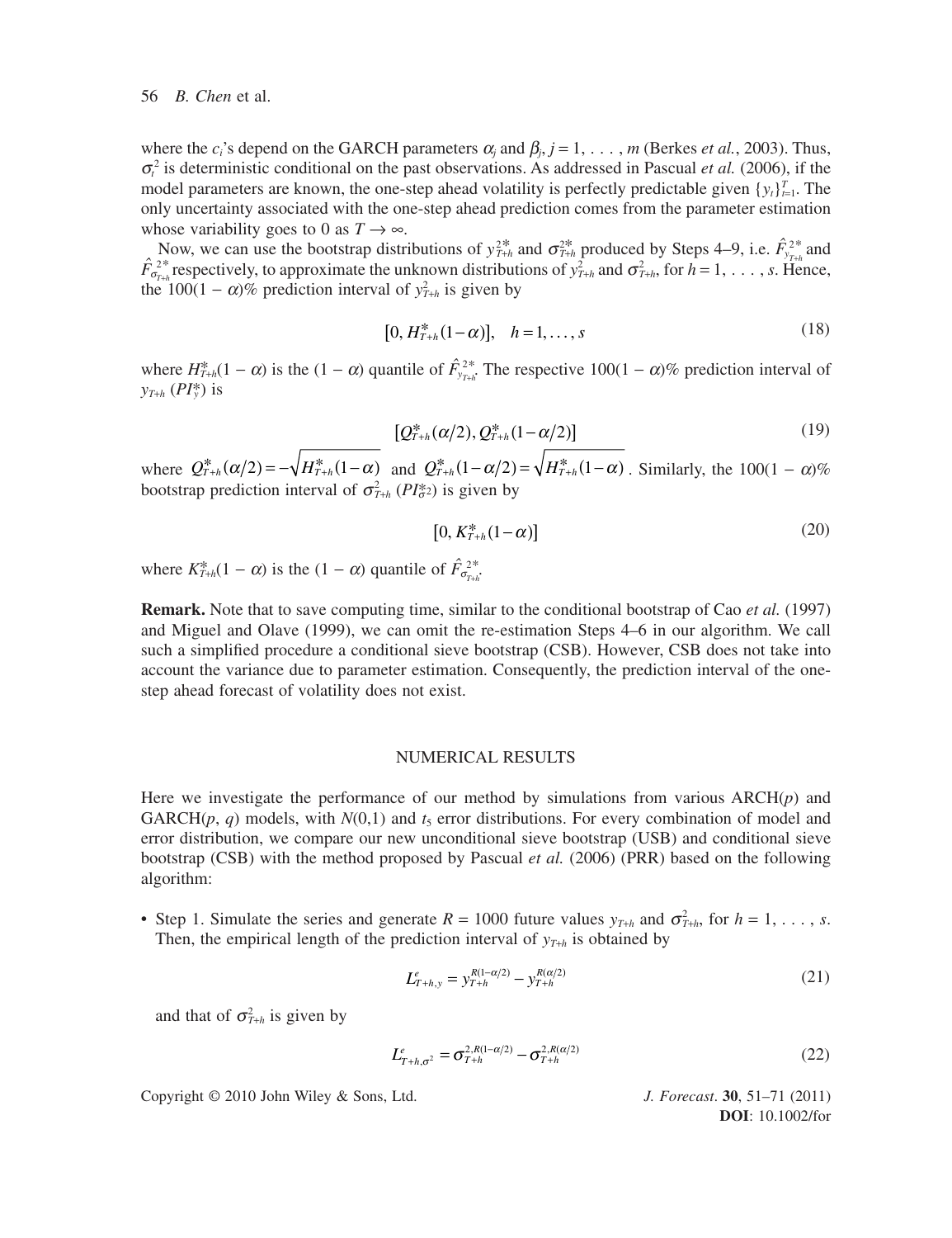• Step 2. Compute  $B = 1000$  bootstrap forecasts  $\{y_{T+h}^{*,b}\}_{b=1}^B$  and  $\{\sigma_{T+h}^{2*,b}\}_{b=1}^B$  and then construct the  $100(1 - \alpha)\%$  *PI*<sup>\*</sup><sub>*y*</sub> and *PI*<sup>\*</sup><sub>*a*</sub><sub>2</sub>, *h* = 1, . . . , *s*. The lengths of *PI*<sup>\*</sup><sub>*y*</sub> and *PI*<sup>\*</sup><sub>*a*</sub><sub>2</sub> are obtained respectively by

$$
L_{T+h,y}^{*,M} = Q_{T+h}^{*}(1 - \alpha/2) - Q_{T+h}^{*}(\alpha/2)
$$
\n(23)

and

$$
L_{T+h,\sigma^2}^{*,M} = K_{T+h}^{*}(1-\alpha)
$$
\n(24)

• Step 3. Estimate the coverage of  $PI^*_{y}$  and  $PI^*_{\sigma^2}$  using

$$
C_{T+h,y}^{*,M} = \frac{1}{R} \sum_{r=1}^{R} \mathbf{1}_{\left\{\mathcal{Q}_{T+h}^{*}(\alpha/2) \leq y_{T+h}^{*,r} \leq \mathcal{Q}_{T+h}^{*}(1-\alpha/2)\right\}} \tag{25}
$$

and

$$
C_{T+h,\sigma^2}^{*,M} = \frac{1}{R} \sum_{r=1}^R \mathbf{1}_{\left\{0 \leq \sigma_{T+h}^{2*} \leq K_{T+h}^*(1-\alpha/2)\right\}} \tag{26}
$$

for  $h = 1, \ldots, s$ . Note that the coverage is defined as the proportion of future values lying within the prediction interval.

• Step 4. Repeat Steps  $1-3$   $MC = 1000$  times. Compute the average and the standard error of the coverage of *PI*\**y* by

$$
\bar{C}_{T+h,y}^{*} = \sum_{M=1}^{MC} C_{T+h,y}^{*,M} / MC \tag{27}
$$

$$
s.e(\overline{C}_{T+h,y}^*) = \left\{ \sum_{M=1}^{MC} (C_{T+h,y}^{*,M} - \overline{C}_{T+h,y}^*)^2 / MC \right\}^{\frac{1}{2}}
$$
(28)

and those of the length of *PI*\**y* by

$$
\bar{L}_{T+h,y}^{*} = \sum_{M=1}^{MC} L_{T+h,y}^{*,M} / MC \tag{29}
$$

$$
s.e(\bar{L}_{T+h,y}^{*}) = \left\{ \sum_{M=1}^{MC} (L_{T+h,y}^{*} - \bar{L}_{T+h,y}^{*})^2 / MC \right\}^{\frac{1}{2}}
$$
(30)

Similarly, the average and the standard error of the coverage of  $PI^*_{\sigma^2}$  are given by

$$
\bar{C}_{T+h,\sigma^2}^* = \sum_{M=1}^{MC} C_{T+h,\sigma^2}^{*,M} / MC \tag{31}
$$

$$
s.e(\overline{C}_{T+h,\sigma^2}^*) = \left\{ \sum_{M=1}^{MC} (C_{T+h,\sigma^2}^{*,M} - \overline{C}_{T+h,\sigma^2}^*)^2 / MC \right\}^{\frac{1}{2}}
$$
(32)

Copyright © 2010 John Wiley & Sons, Ltd. *J. Forecast*. **30**, 51–71 (2011)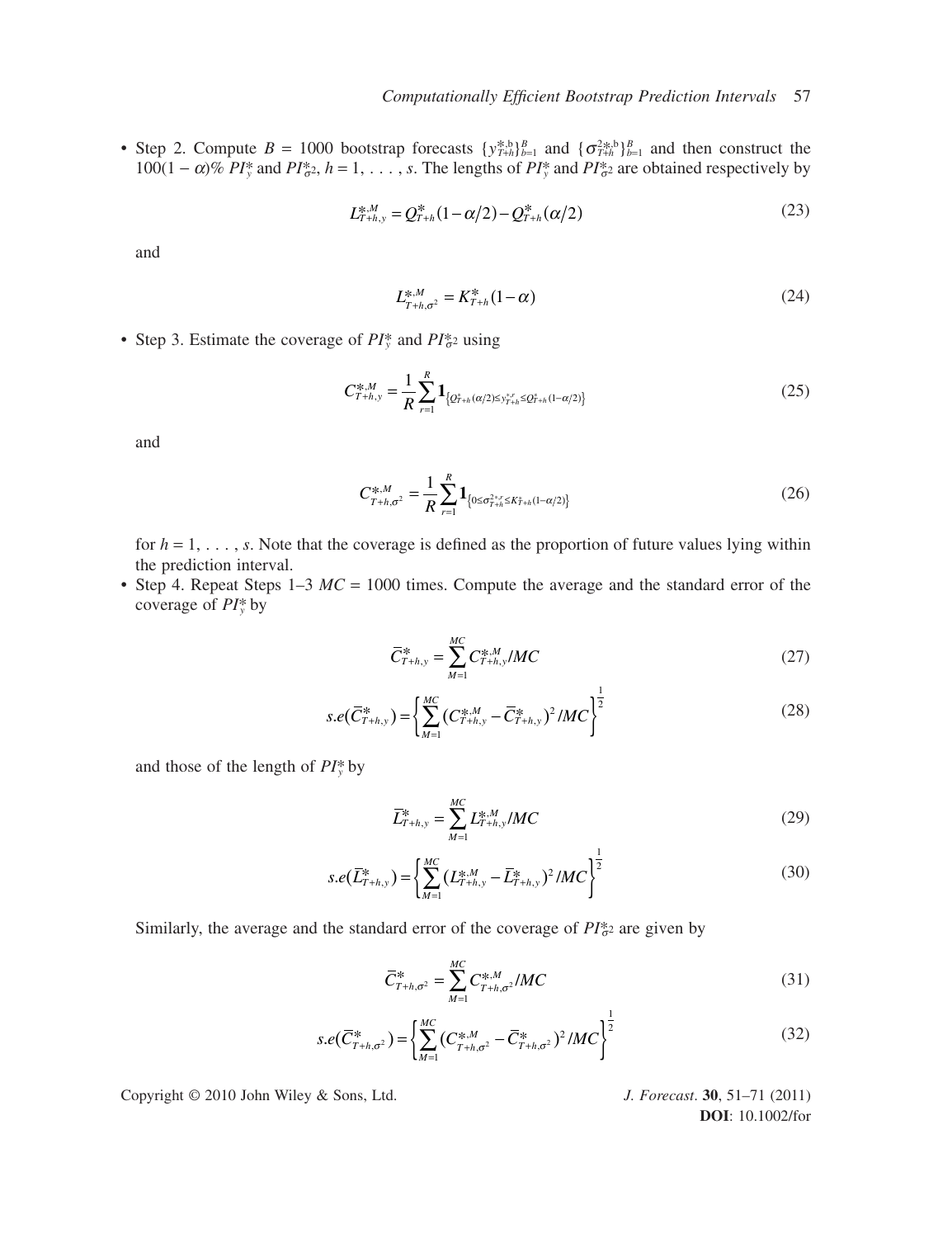and those of the length of  $PI^*_{\sigma^2}$  are given by

$$
\overline{L}_{T+h,\sigma^2}^* = \sum_{M=1}^{MC} L_{T+h,\sigma^2}^{*,M} / MC \tag{33}
$$

$$
s.e(\overline{L}_{T+h,\sigma^2}^*) = \left\{ \sum_{M=1}^{MC} (L_{T+h,\sigma^2}^{*,M} - \overline{L}_{T+h,\sigma^2}^*)^2 / MC \right\}^{\frac{1}{2}}
$$
(34)

We compare the performance of USB, CSB and PRR in terms of  $\bar{C}_{T+h,y}^*$ ,  $\bar{L}_{T+h,y}^*$ ,  $\bar{C}_{T+h,\sigma^2}^*$ ,  $\bar{L}_{T+h,\sigma^2}^*$  and CPU time, based on the following three models: $3$ 

• Model 1: ARCH(1)

$$
y_t = \sigma_t \varepsilon_t, \tag{35}
$$

$$
\sigma_t^2 = 0.1 + 0.4 y_{t-1}^2 \tag{36}
$$

• Model 2: ARCH(2)

$$
y_t = \sigma_t \varepsilon_t, \tag{37}
$$

$$
\sigma_t^2 = 0.1 + 0.2y_{t-1}^2 + 0.15y_{t-2}^2
$$
\n(38)

• Model 3:  $GARCH(1, 1)$ 

$$
y_t = \sigma_t \varepsilon_t, \tag{39}
$$

$$
\sigma_t^2 = 0.05 + 0.1 y_{t-1}^2 + 0.85 \sigma_{t-1}^2 \tag{40}
$$

where  $\{\varepsilon_t\}$  follows either N(0, 1) or  $t_5$ . In our study, we set the significance level  $\alpha$  to 0.05, which corresponds to a 95% prediction interval (PI).

As shown in Tables I–V, USB and CSB provide competitive coverage for *PI*\**y*, especially for small and moderate sample sizes, while for larger *T* all three methods perform similarly. In short-term volatility forecasts, USB outperforms PRR for all ARCH models (see Tables I–IV) and both methods yield equivalent results for GARCH models (see Table V). For longer term volatility forecasts, PRR has a slight edge over USB and CSB for small sample sizes. The performance of all three methods tends to be equivalent for larger samples. On comparing USB and CSB, typically USB is somewhat more precise than CSB across all samples, models and distributions. Note that the empirical lengths of prediction intervals of returns and volatilities shown in Tables I–V are obtained using equations (21) and (22).

Now we compare the three methods in terms of CPU time.<sup>4</sup> Figure 1 presents the dynamic of the estimated CPU time for various sample sizes based on  $B = 1000$ . Note that our results on CPU time are the average of 100 repetitions. As indicated by Figure 1, CSB and USB substantially outperform

Copyright © 2010 John Wiley & Sons, Ltd. *J. Forecast*. **30**, 51–71 (2011)

<sup>&</sup>lt;sup>3</sup>We also investigated the algorithm of Miguel and Olave (1999). Their results are found to be equivalent to CSB in terms of coverage and sharpness. However, the required CPU time is substantially higher than that of CSB. Hence we omit the method of Miguel and Olave from further comparison.

<sup>4</sup> The computations were conducted on the Vidal cluster, which has 2 Operon processors with 4 GB RAM on each computing node.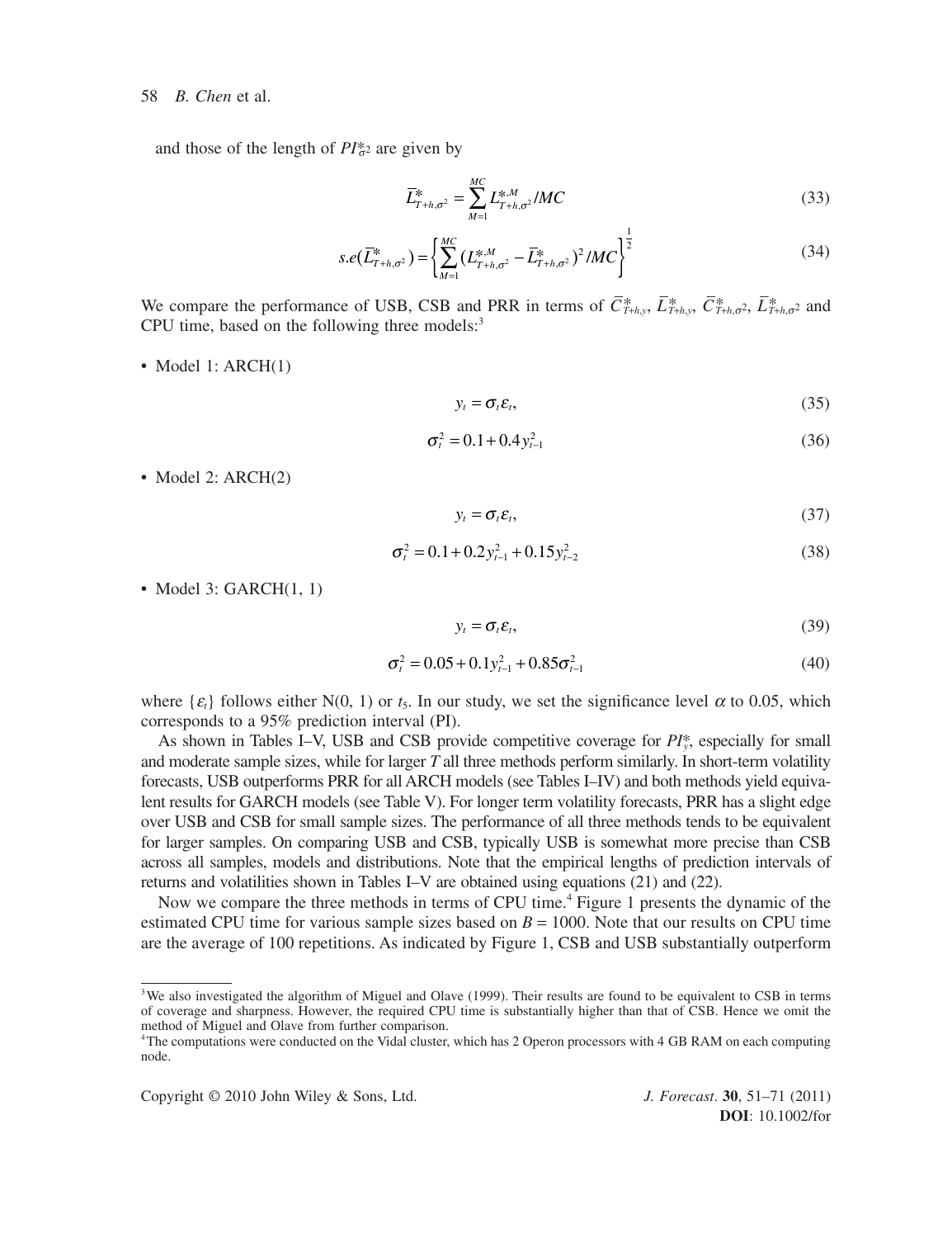| Lead time | Sample<br>size | Method                                 | Average<br>coverage for<br>return $(SE)$     | Average<br>length for<br>return $(SE)$ | Average<br>coverage for<br>volatility (SE)   | Average<br>length for<br>volatility (SE) |
|-----------|----------------|----------------------------------------|----------------------------------------------|----------------------------------------|----------------------------------------------|------------------------------------------|
| 1         | T              | Empirical                              | 95%                                          | 1.54                                   | 95%                                          |                                          |
|           | 300            | <b>PRR</b><br><b>USB</b><br><b>CSB</b> | 94.53 (0.02)<br>94.75 (0.04)<br>94.51 (0.05) | 1.53(0.49)<br>1.56(0.21)<br>1.57(0.22) | 92.50 (0.26)<br>92.00 (0.27)                 | 0.20(0.24)<br>0.33(0.11)                 |
|           | 1000           | <b>PRR</b><br><b>USB</b><br><b>CSB</b> | 94.83 (0.01)<br>94.97 (0.04)<br>94.89 (0.05) | 1.53(0.43)<br>1.56(0.15)<br>1.57(0.23) | 93.80 (0.24)<br>94.20 (0.23)                 | 0.18(0.16)<br>0.35(0.07)                 |
|           | 3000           | <b>PRR</b><br><b>USB</b><br>CSB        | 94.92 (0.01)<br>95.14 (0.04)<br>95.03 (0.04) | 1.54(0.41)<br>1.55(0.14)<br>1.54(0.12) | 92.70 (0.26)<br>95.00 (0.22)                 | 0.18(0.12)<br>0.35(0.05)                 |
| 10        | T              | Empirical                              | 95%                                          | 1.61                                   | 95%                                          | 0.34                                     |
|           | 300            | <b>PRR</b><br><b>USB</b><br><b>CSB</b> | 94.61 (0.02)<br>94.84 (0.02)<br>94.78 (0.02) | 1.60(0.14)<br>1.62(0.16)<br>1.61(0.16) | 93.43 (0.05)<br>91.24(0.06)<br>91.33(0.06)   | 0.36(0.11)<br>0.33(0.11)<br>0.33(0.11)   |
|           | 1000           | <b>PRR</b><br><b>USB</b><br>CSB        | 94.75 (0.01)<br>95.09 (0.01)<br>95.07 (0.01) | 1.60(0.09)<br>1.63(0.10)<br>1.62(0.11) | 94.43 (0.02)<br>93.55 (0.03)<br>93.60 (0.03) | 0.36(0.06)<br>0.35(0.07)<br>0.35(0.08)   |
|           | 3000           | <b>PRR</b><br><b>USB</b><br>CSB        | 94.84 (0.01)<br>95.14 (0.01)<br>95.19 (0.01) | 1.60(0.07)<br>1.62(0.08)<br>1.62(0.08) | 94.79 (0.02)<br>94.32 (0.02)<br>94.30 (0.02) | 0.36(0.04)<br>0.35(0.05)<br>0.35(0.05)   |
| 20        | T              | Empirical                              | 95%                                          | 1.62                                   | 95%                                          | 0.36                                     |
|           | 300            | <b>PRR</b><br><b>USB</b><br>CSB        | 94.54 (0.02)<br>94.81 (0.02)<br>94.86 (0.02) | 1.59(0.14)<br>1.62(0.16)<br>1.62(0.17) | 93.36 (0.05)<br>91.27 (0.06)<br>91.29 (0.06) | 0.36(0.11)<br>0.33(0.11)<br>0.33(0.11)   |
|           | 1000           | <b>PRR</b><br><b>USB</b><br>CSB        | 94.82 (0.01)<br>95.14 (0.01)<br>95.12 (0.01) | 1.60(0.09)<br>1.63(0.10)<br>1.63(0.11) | 94.46 (0.02)<br>93.62(0.03)<br>93.56 (0.03)  | 0.36(0.06)<br>0.35(0.07)<br>0.35(0.08)   |
|           | 3000           | <b>PRR</b><br><b>USB</b><br><b>CSB</b> | 94.92 (0.01)<br>95.12 (0.01)<br>95.11 (0.01) | 1.60(0.07)<br>1.62(0.08)<br>1.62(0.07) | 94.79 (0.02)<br>94.30 (0.02)<br>94.35 (0.02) | 0.36(0.04)<br>0.35(0.05)<br>0.35(0.05)   |

Table I. Prediction intervals for returns of  $ARCH(1)$  model with  $N(0, 1)$  errors

PRR. In particular, PRR requires 100 times as much CPU time as that of USB for small sample sizes. Remarkably, CSB provides the best performance with only relatively minor loss in terms of sharpness and coverage.

Finally, USB and CSB typically yield some improvements in terms of returns, while PRR generally provides slightly better results for volatilities. With increasing sample size, all three methods perform equivalently. However, USB, and especially CSB, are substantially less computationally demanding. Hence, USB and CSB may be selected as preferred procedures for constructing PIs for returns and volatilities. If only PIs for returns are of interest, then CSB is a better choice.

**Remark.** In practical applications, a fitted ARCH/GARCH model can exhibit a high degree of persistency. For example, for a case of an GARCH(1, 1) model, high persistency means  $\alpha_1 + \beta_1 = 1$ ,

Copyright © 2010 John Wiley & Sons, Ltd. *J. Forecast*. **30**, 51–71 (2011)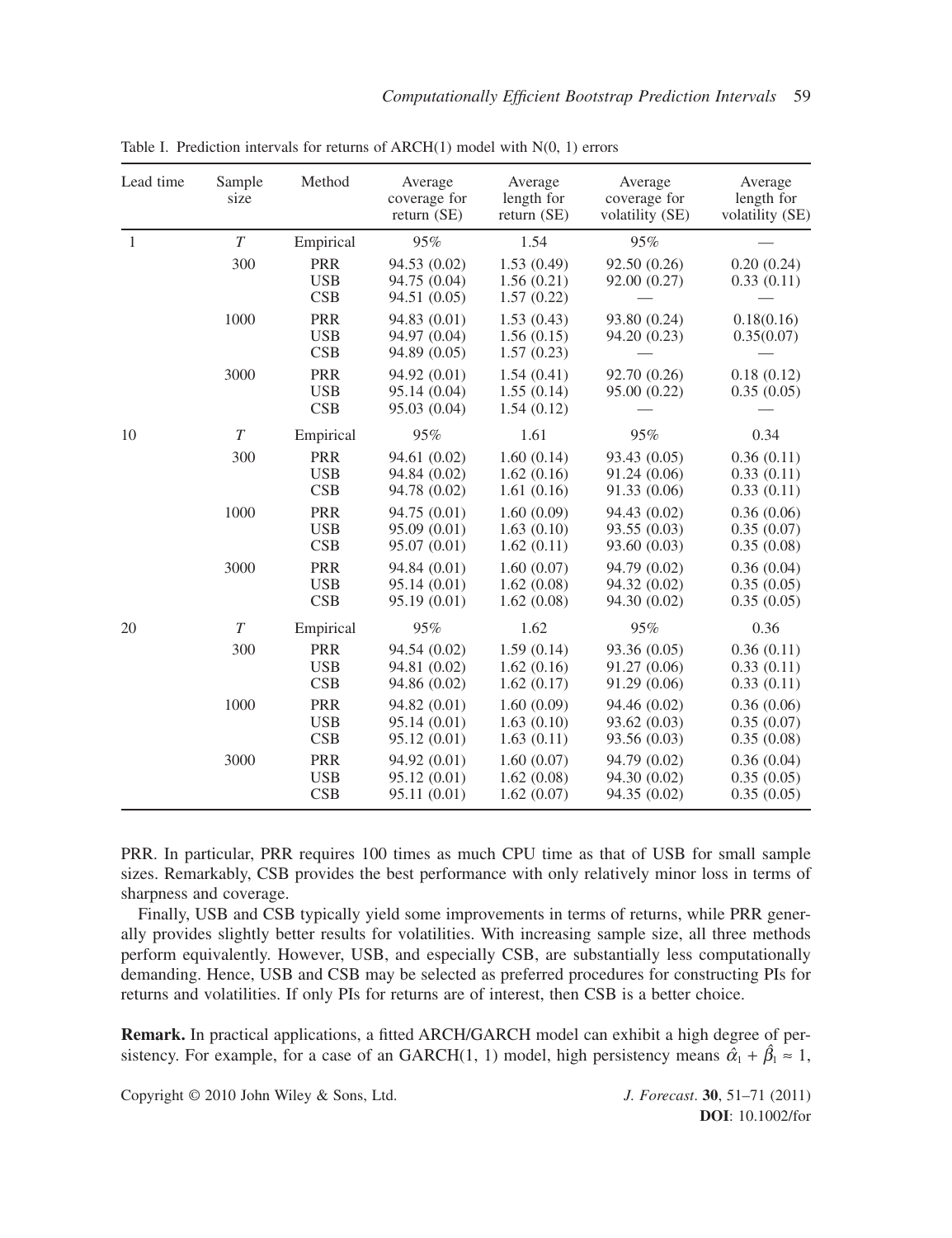| Lead time    | Sample<br>size | Method                                 | Average<br>coverage for<br>return $(SE)$     | Average<br>length for<br>return $(SE)$ | Average<br>coverage for<br>volatility (SE)   | Average<br>length for<br>volatility (SE) |
|--------------|----------------|----------------------------------------|----------------------------------------------|----------------------------------------|----------------------------------------------|------------------------------------------|
| $\mathbf{1}$ | T              | Empirical                              | 95%                                          | 1.55                                   | 95%                                          |                                          |
|              | 300            | <b>PRR</b><br><b>USB</b><br><b>CSB</b> | 94.56 (0.02)<br>94.75 (0.04)<br>94.81 (0.04) | 1.53(0.54)<br>1.55(0.22)<br>1.55(0.28) | 85.80 (0.35)<br>90.60 (0.29)                 | 0.22(0.31)<br>0.33(0.23)                 |
|              | 1000           | <b>PRR</b><br><b>USB</b><br>CSB        | 94.77 (0.01)<br>95.00 (0.04)<br>94.90 (0.04) | 1.53(0.65)<br>1.55(0.19)<br>1.54(0.17) | 89.10 (0.31)<br>93.20 (0.25)                 | 0.21(0.65)<br>0.33(0.20)                 |
|              | 3000           | <b>PRR</b><br><b>USB</b><br><b>CSB</b> | 94.92 (0.01)<br>95.08 (0.03)<br>95.06 (0.03) | 1.54(0.55)<br>1.54(0.27)<br>1.54(0.15) | 91.70 (0.28)<br>95.00 (0.22)                 | 0.19(0.29)<br>0.33(0.09)                 |
| 10           | T              | Empirical                              | 95%                                          | 1.62                                   | 95%                                          | 0.35                                     |
|              | 300            | <b>PRR</b><br><b>USB</b><br>CSB        | 94.59 (0.02)<br>95.11 (0.02)<br>95.03 (0.02) | 1.59(0.21)<br>1.66(0.30)<br>1.65(0.28) | 92.24 (0.07)<br>90.34(0.08)<br>89.20 (0.10)  | 0.37(0.20)<br>0.34(0.28)<br>0.32(0.20)   |
|              | 1000           | <b>PRR</b><br><b>USB</b><br><b>CSB</b> | 94.83 (0.01)<br>95.35 (0.01)<br>95.31 (0.01) | 1.60(0.14)<br>1.65(0.17)<br>1.65(0.17) | 94.16 (0.03)<br>92.58 (0.04)<br>92.26(0.04)  | 0.36(0.12)<br>0.33(0.20)<br>0.32(0.12)   |
|              | 3000           | <b>PRR</b><br><b>USB</b><br>CSB        | 94.96 (0.01)<br>95.41 (0.01)<br>95.44 (0.01) | 1.60(0.10)<br>1.65(0.12)<br>1.65(0.12) | 94.75 (0.02)<br>93.23 (0.03)<br>93.34 (0.03) | 0.36(0.07)<br>0.33(0.09)<br>0.33(0.09)   |
| 20           | T              | Empirical                              | 95%                                          | 1.64                                   | 95%                                          | 0.37                                     |
|              | 300            | <b>PRR</b><br><b>USB</b><br><b>CSB</b> | 94.56 (0.02)<br>95.10 (0.02)<br>95.04 (0.02) | 1.59(0.21)<br>1.66(0.32)<br>1.65(0.29) | 92.16 (0.07)<br>90.23 (0.08)<br>89.11 (0.10) | 0.37(0.20)<br>0.34(0.32)<br>0.32(0.22)   |
|              | 1000           | <b>PRR</b><br><b>USB</b><br>CSB        | 94.82 (0.01)<br>95.34 (0.01)<br>95.26(0.01)  | 1.60(0.14)<br>1.65(0.18)<br>1.65(0.17) | 94.13 (0.03)<br>92.52 (0.04)<br>92.16 (0.04) | 0.36(0.12)<br>0.33(0.20)<br>0.32(0.11)   |
|              | 3000           | <b>PRR</b><br><b>USB</b><br><b>CSB</b> | 94.93 (0.01)<br>95.42 (0.01)<br>95.43 (0.01) | 1.60(0.10)<br>1.65(0.12)<br>1.66(0.12) | 94.65 (0.02)<br>93.27 (0.03)<br>93.34 (0.03) | 0.36(0.07)<br>0.33(0.09)<br>0.33(0.09)   |

Table II. Prediction intervals for returns of ARCH(1) model with errors following a *t*-distribution with 5 degrees of freedom, i.e.  $t_5$ 

which may lead to instability of the LS estimation. Although in our studies we have not encountered any stability problems even for a case of  $\hat{\alpha}_1 + \hat{\beta}_1$  being 0.95 and 0.981, in practice that might lead to a failure of convergence and inflated standard errors, especially for small and moderate samples. Under such circumstances, we can follow the approach of Kristensen and Linton (2006) and censor the LS estimator at  $1 - \varepsilon$  for a small positive  $\varepsilon$ .

# CASE STUDY

In this section we apply the proposed USB and CSB algorithm to construct prediction intervals of returns and volatilities of the daily Yen/U.S. dollar exchange rate, i.e., the number of Yen per U.S.

Copyright © 2010 John Wiley & Sons, Ltd. *J. Forecast*. **30**, 51–71 (2011)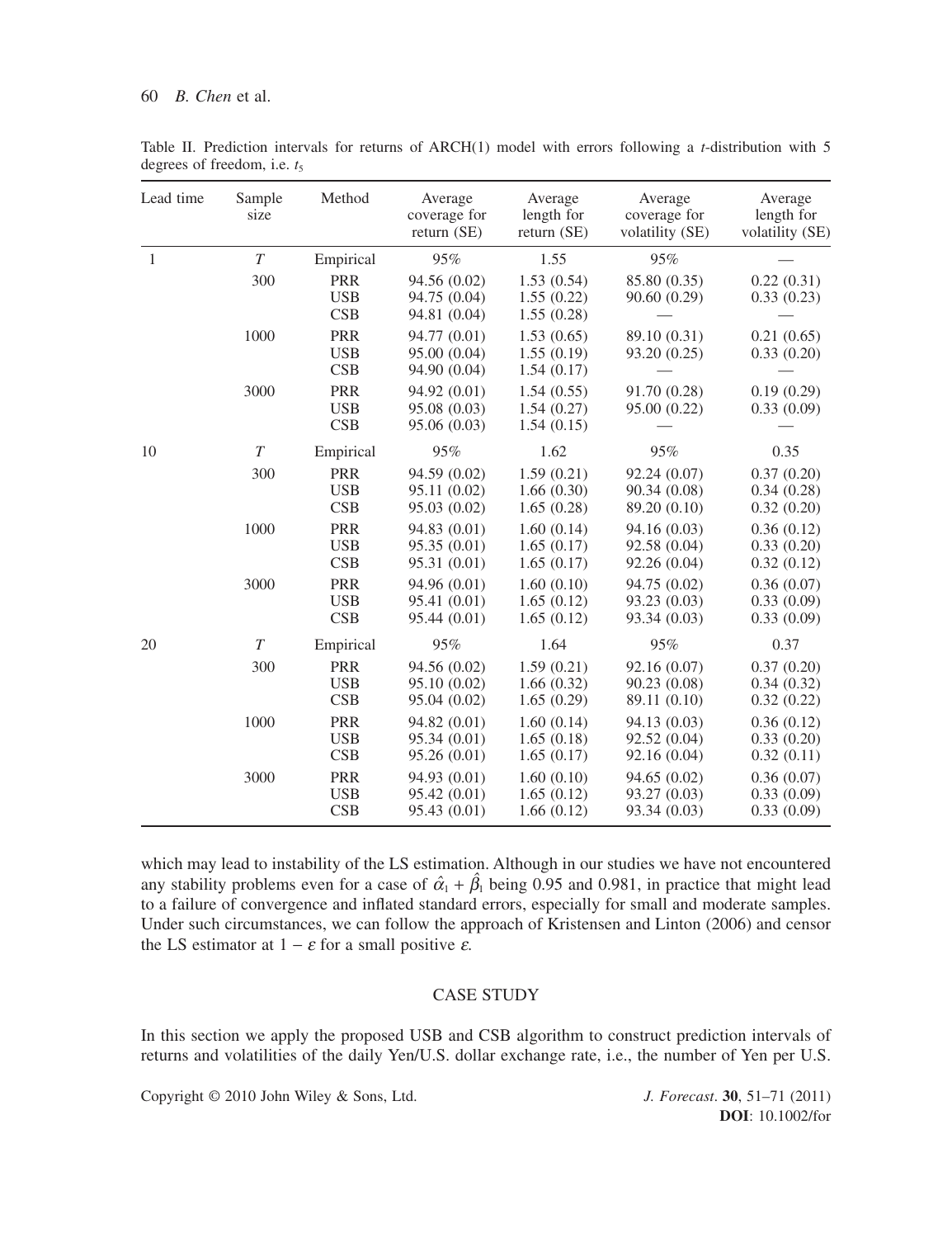| Lead time    | Sample<br>size | Method                                 | Average<br>coverage for<br>return $(SE)$     | Average<br>length for<br>return $(SE)$ | Average<br>coverage for<br>volatility (SE)   | Average<br>length for<br>volatility (SE) |
|--------------|----------------|----------------------------------------|----------------------------------------------|----------------------------------------|----------------------------------------------|------------------------------------------|
| $\mathbf{1}$ | T              | Empirical                              | 95%                                          | 1.52                                   | 95%                                          |                                          |
|              | 300            | <b>PRR</b><br><b>USB</b><br><b>CSB</b> | 94.39 (0.02)<br>94.59 (0.04)<br>94.65 (0.04) | 1.50(0.30)<br>1.52(0.16)<br>1.51(0.15) | 90.30 (0.30)<br>91.80 (0.27)                 | 0.19(0.10)<br>0.28(0.09)                 |
|              | 1000           | <b>PRR</b><br><b>USB</b><br>CSB        | 94.80 (0.01)<br>94.91 (0.03)<br>94.94 (0.03) | 1.52(0.31)<br>1.52(0.12)<br>1.52(0.11) | 95.10 (0.22)<br>93.60 (0.24)                 | 0.18(0.10)<br>0.28(0.05)                 |
|              | 3000           | <b>PRR</b><br><b>USB</b><br>CSB        | 94.85 (0.01)<br>94.88 (0.03)<br>94.89 (0.03) | 1.51(0.32)<br>1.52(0.11)<br>1.52(0.10) | 93.20 (0.25)<br>94.10 (0.24)                 | 0.17(0.13)<br>0.28(0.03)                 |
| 10           | T              | Empirical                              | 95%                                          | 1.54                                   | 95%                                          | 0.25                                     |
|              | 300            | <b>PRR</b><br><b>USB</b><br><b>CSB</b> | 94.56 (0.02)<br>94.70 (0.02)<br>94.71 (0.02) | 1.54(0.13)<br>1.54(0.14)<br>1.54(0.14) | 93.55 (0.06)<br>91.92 (0.07)<br>91.15(0.08)  | 0.29(0.08)<br>0.28(0.09)<br>0.27(0.09)   |
|              | 1000           | <b>PRR</b><br><b>USB</b><br><b>CSB</b> | 94.77 (0.01)<br>94.86 (0.01)<br>94.87 (0.01) | 1.54(0.08)<br>1.55(0.08)<br>1.54(0.08) | 94.30 (0.03)<br>93.97 (0.04)<br>93.83 (0.04) | 0.28(0.04)<br>0.28(0.05)<br>0.28(0.05)   |
|              | 3000           | <b>PRR</b><br><b>USB</b><br>CSB        | 94.84 (0.01)<br>94.88 (0.01)<br>94.85 (0.01) | 1.54(0.07)<br>1.54(0.06)<br>1.54(0.06) | 94.68 (0.02)<br>94.61 (0.02)<br>94.51 (0.02) | 0.27(0.03)<br>0.28(0.03)<br>0.28(0.03)   |
| 20           | T              | Empirical                              | 95%                                          | 1.55                                   | 95%                                          | 0.28                                     |
|              | 300            | <b>PRR</b><br><b>USB</b><br><b>CSB</b> | 94.59 (0.02)<br>94.65(0.02)<br>94.70 (0.02)  | 1.54(0.12)<br>1.54(0.14)<br>1.54(0.14) | 93.59 (0.06)<br>91.88 (0.07)<br>91.11 (0.08) | 0.29(0.08)<br>0.28(0.09)<br>0.27(0.09)   |
|              | 1000           | <b>PRR</b><br><b>USB</b><br><b>CSB</b> | 94.79 (0.01)<br>94.91 (0.01)<br>94.85(0.01)  | 1.54(0.08)<br>1.55(0.08)<br>1.54(0.08) | 94.28 (0.03)<br>93.94 (0.04)<br>93.88 (0.04) | 0.28(0.04)<br>0.28(0.05)<br>0.28(0.05)   |
|              | 3000           | <b>PRR</b><br><b>USB</b><br><b>CSB</b> | 94.89 (0.01)<br>94.90 (0.01)<br>94.87 (0.01) | 1.55(0.07)<br>1.55(0.06)<br>1.54(0.06) | 94.66 (0.02)<br>94.66 (0.02)<br>94.49 (0.02) | 0.27(0.03)<br>0.28(0.03)<br>0.28(0.03)   |

Table III. Prediction intervals for returns of ARCH(2) model with *N*(0, 1) errors

dollar. In order to avoid modeling particular weekend effects, we exclude all of the observations on Saturdays and Sundays (Andersen *et al.*, 2003). Consequently, our full sample includes the daily average Yen/U.S. exchange rate from March 28th, 1998 to July 28th, 2006: a total of 2175 observations. Figure 2 presents the observed data.

We transform the exchange rate into log returns using

$$
y_t = 100 * \log \left( \frac{\text{Yen}/\text{U.S. exchange rate in day } t}{\text{Yen}/\text{U.S. exchange rate in day } t - 1} \right)
$$
(41)

The new series of returns  $y_t$  has a pattern shown in Figure 3, which is stationary and has mean close to zero. Tables VI and VII present summary statistics of *yt*.

Copyright © 2010 John Wiley & Sons, Ltd. *J. Forecast*. **30**, 51–71 (2011)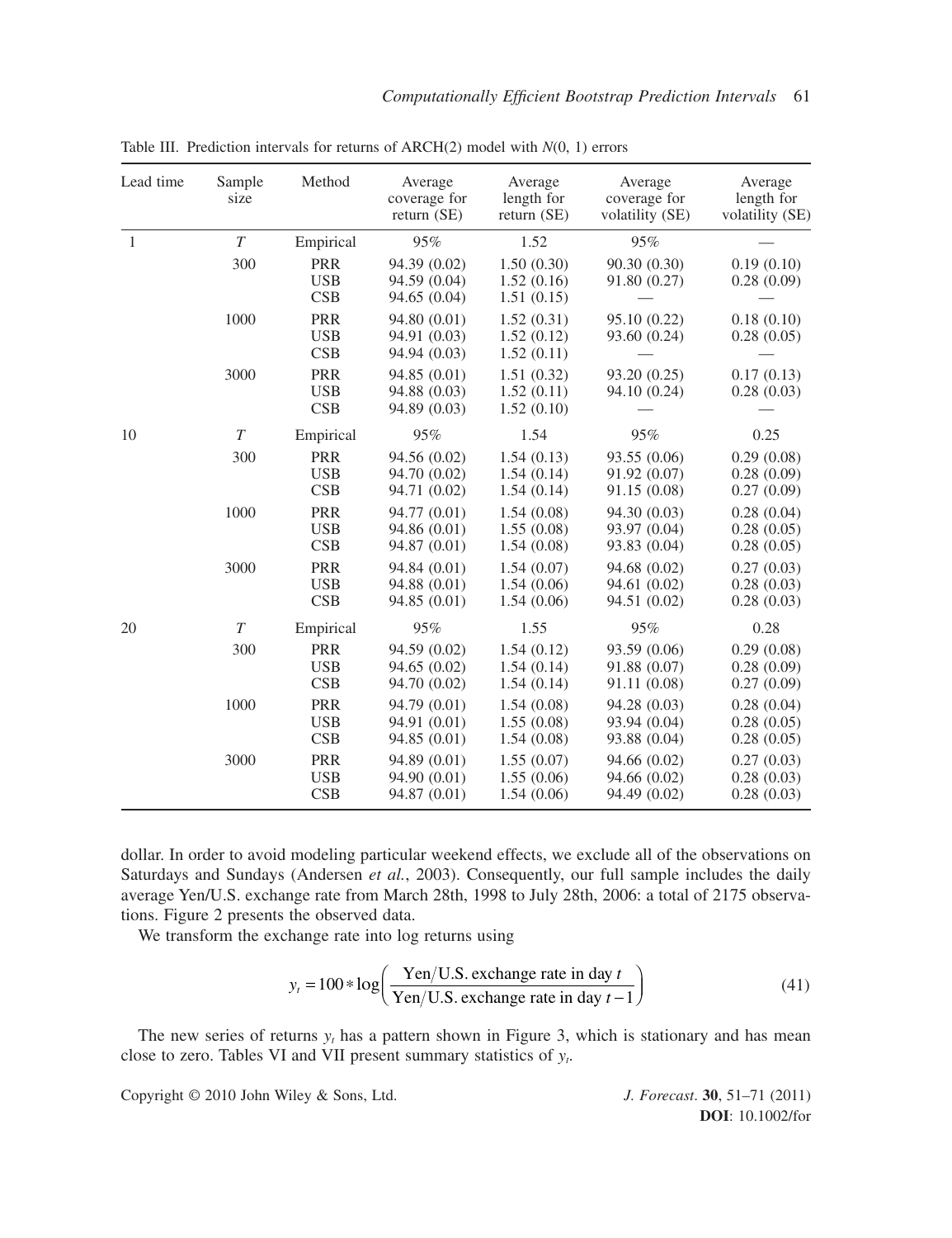| Lead time    | Sample<br>size | Method                                 | Average<br>coverage for<br>return (SE)       | Average<br>length for<br>return $(SE)$ | Average<br>coverage for<br>volatility (SE)   | Average<br>length for<br>volatility (SE) |
|--------------|----------------|----------------------------------------|----------------------------------------------|----------------------------------------|----------------------------------------------|------------------------------------------|
| $\mathbf{1}$ | T              | Empirical                              | 95%                                          | 1.52                                   | 95%                                          |                                          |
|              | 300            | <b>PRR</b><br><b>USB</b><br><b>CSB</b> | 94.56 (0.02)<br>94.86 (0.03)<br>94.73 (0.03) | 1.53(0.55)<br>1.55(0.25)<br>1.53(0.26) | 87.20 (0.33)<br>90.90 (0.29)                 | 0.23(0.45)<br>0.30(0.22)                 |
|              | 1000           | <b>PRR</b><br><b>USB</b><br><b>CSB</b> | 94.76 (0.01)<br>94.89 (0.03)<br>94.77 (0.03) | 1.54(0.39)<br>1.52(0.15)<br>1.52(0.15) | 91.20(0.28)<br>92.30 (0.27)                  | 0.20(0.25)<br>0.28(0.10)                 |
|              | 3000           | <b>PRR</b><br><b>USB</b><br><b>CSB</b> | 94.90 (0.01)<br>95.03 (0.03)<br>95.14 (0.03) | 1.52(0.36)<br>1.54(0.37)<br>1.52(0.12) | 93.20 (0.25)<br>94.50 (0.23)                 | 0.18(0.14)<br>0.29(0.07)                 |
| 10           | T              | Empirical                              | 95%                                          | 1.58                                   | 95%                                          | 0.28                                     |
|              | 300            | <b>PRR</b><br><b>USB</b><br><b>CSB</b> | 94.72 (0.02)<br>95.13 (0.02)<br>94.91 (0.02) | 1.58(0.25)<br>1.61(0.25)<br>1.59(0.34) | 92.40 (0.08)<br>91.03 (0.08)<br>88.91 (0.11) | 0.35(0.52)<br>0.30(0.19)<br>0.30(0.68)   |
|              | 1000           | <b>PRR</b><br><b>USB</b><br><b>CSB</b> | 94.84 (0.01)<br>95.18 (0.01)<br>95.18 (0.01) | 1.56(0.15)<br>1.59(0.15)<br>1.59(0.15) | 94.22 (0.04)<br>92.54(0.05)<br>92.52 (0.05)  | 0.32(0.61)<br>0.28(0.10)<br>0.28(0.10)   |
|              | 3000           | <b>PRR</b><br><b>USB</b><br><b>CSB</b> | 94.92 (0.01)<br>95.28 (0.01)<br>95.32 (0.01) | 1.56(0.09)<br>1.59(0.12)<br>1.59(0.11) | 94.84 (0.02)<br>93.93 (0.03)<br>93.78 (0.03) | 0.30(0.05)<br>0.29(0.10)<br>0.29(0.07)   |
| 20           | T              | Empirical                              | 95%                                          | 1.56                                   | 95%                                          | 0.30                                     |
|              | 300            | <b>PRR</b><br><b>USB</b><br>CSB        | 94.70 (0.02)<br>95.06 (0.02)<br>94.93 (0.02) | 1.57(0.25)<br>1.61(0.26)<br>1.60(0.52) | 92.33 (0.08)<br>90.96 (0.08)<br>88.91 (0.11) | 0.35(0.59)<br>0.30(0.20)<br>0.34(2.05)   |
|              | 1000           | <b>PRR</b><br><b>USB</b><br><b>CSB</b> | 94.86 (0.01)<br>95.22(0.01)<br>95.22 (0.01)  | 1.56(0.16)<br>1.59(0.15)<br>1.60(0.16) | 94.18 (0.04)<br>92.56(0.05)<br>92.48 (0.05)  | 0.32(0.50)<br>0.28(0.10)<br>0.28(0.10)   |
|              | 3000           | PRR<br><b>USB</b><br><b>CSB</b>        | 94.97 (0.01)<br>95.33 (0.01)<br>95.26 (0.01) | 1.56(0.10)<br>1.60(0.11)<br>1.59(0.11) | 94.84 (0.02)<br>93.95 (0.03)<br>93.78 (0.03) | 0.30(0.05)<br>0.29(0.08)<br>0.29(0.08)   |

Table IV. Prediction intervals for returns of ARCH(2) model with errors following a *t*-distribution with 5 degrees of freedom, i.e.  $t_5$ 

As Table VI indicates, the estimated kurtosis is considerably higher than 3, indicating that the return distribution is leptokurtic. The *p*-values of the Jarque–Bera test (Jarque and Bera, 1980), the Robust Jarque–Bera test (Gel and Gastwirth, 2008) and the SJ test (Gel *et al.*, 2007) are shown to be less than 0.0001, so there is strong evidence to reject the hypothesis that  $y<sub>i</sub>$  is Gaussian. Also, autocorrelations of squared returns are highly significant, shown in Table VII. As discussed by West and Cho (1995) as well as Andersen and Bollerslev (1998), a GARCH $(1, 1)$  is a suitable model for  $y_t$ .

Next, we partition the full sample into an in-sample estimation set from March 28th, 1998 to June 15th, 2006 and an out-of-sample verification set from June 16th, 2006 to July 28th, 2006. That is,

Copyright © 2010 John Wiley & Sons, Ltd. *J. Forecast*. **30**, 51–71 (2011)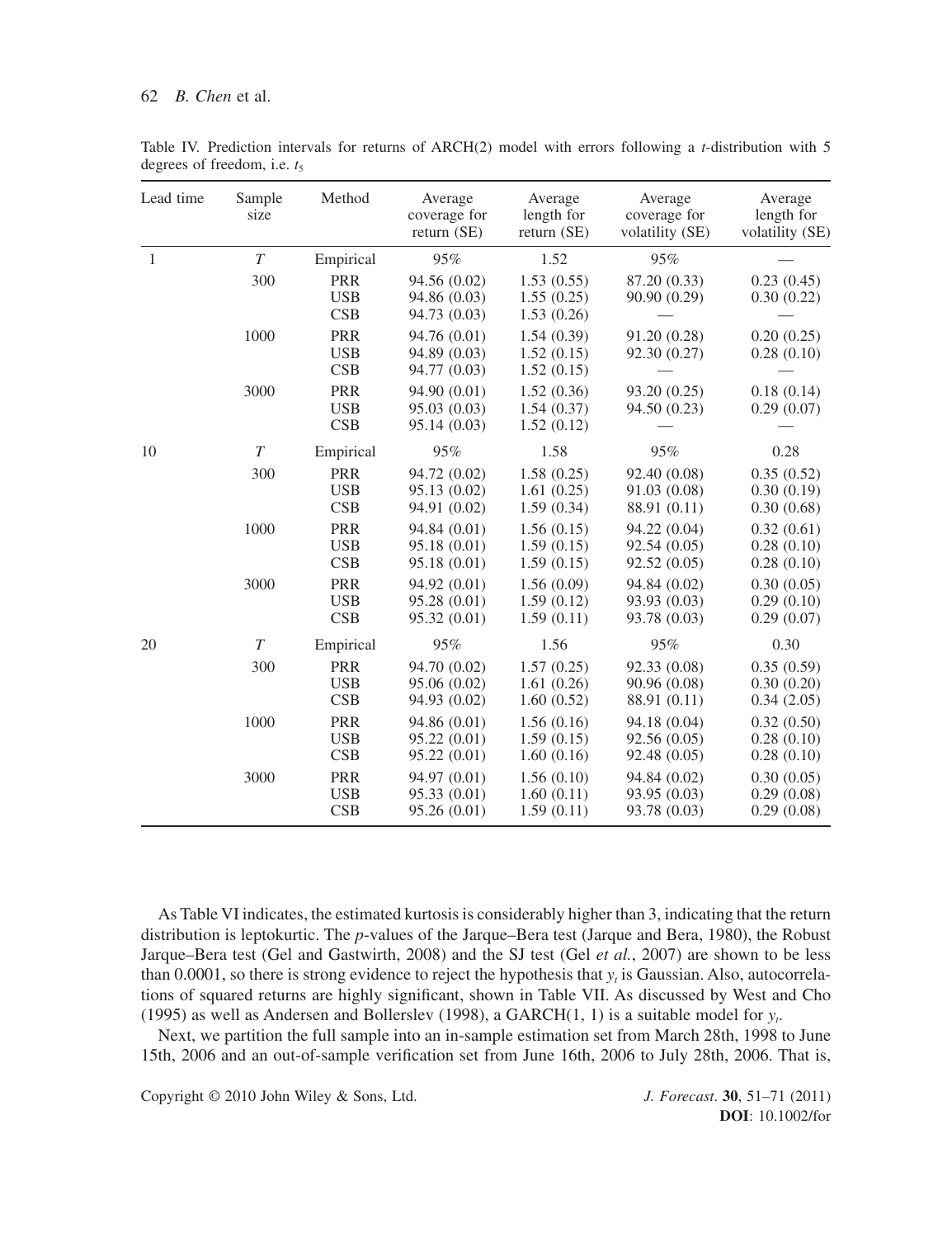| Lead time    | Sample<br>size | Method                                 | Average<br>coverage for<br>return $(SE)$     | Average<br>length for<br>return $(SE)$  | Average<br>coverage for<br>volatility (SE)   | Average<br>length for<br>volatility (SE) |
|--------------|----------------|----------------------------------------|----------------------------------------------|-----------------------------------------|----------------------------------------------|------------------------------------------|
| $\mathbf{1}$ | T              | Empirical                              | 95%                                          | 3.81                                    | 95%                                          |                                          |
|              | 500            | <b>PRR</b><br><b>USB</b><br>CSB        | 94.61 (0.02)<br>94.76 (0.04)<br>94.69 (0.04) | 3.79 (0.89)<br>3.88(0.45)<br>3.86(0.46) | 91.50 (0.28)<br>91.00 (0.29)                 | 1.21(1.37)<br>1.38(0.51)                 |
|              | 1000           | <b>PRR</b><br><b>USB</b><br>CSB        | 94.74 (0.01)<br>94.88 (0.03)<br>94.84 (0.04) | 3.82(0.90)<br>3.85(0.38)<br>3.85(0.36)  | 93.40 (0.25)<br>93.40 (0.25)                 | 1.14(0.66)<br>1.30(0.44)                 |
|              | 3000           | <b>PRR</b><br><b>USB</b><br>CSB        | 94.87 (0.01)<br>94.99 (0.03)<br>94.75 (0.04) | 3.81 (0.86)<br>3.86(0.31)<br>3.88(0.33) | 94.70 (0.22)<br>94.60 (0.23)                 | 1.07(0.61)<br>1.30(0.48)                 |
| 10           | T              | Empirical                              | 95%                                          | 3.86                                    | 95%                                          | 1.66                                     |
|              | 500            | <b>PRR</b><br><b>USB</b><br><b>CSB</b> | 94.49 (0.02)<br>94.67 (0.03)<br>94.52 (0.03) | 3.88 (0.88)<br>3.92(0.43)<br>3.89(0.44) | 92.01 (0.08)<br>90.12(0.11)<br>88.29 (0.13)  | 1.91(7.31)<br>1.66(0.64)<br>1.59(0.60)   |
|              | 1000           | <b>PRR</b><br><b>USB</b><br>CSB        | 94.74 (0.02)<br>94.78 (0.02)<br>94.69 (0.03) | 3.90(0.63)<br>3.89(0.35)<br>3.89(0.35)  | 93.36 (0.05)<br>92.09 (0.08)<br>91.84 (0.09) | 1.70(0.81)<br>1.65(0.50)<br>1.64(0.55)   |
|              | 3000           | <b>PRR</b><br><b>USB</b><br><b>CSB</b> | 94.86 (0.01)<br>94.84 (0.02)<br>94.68 (0.03) | 3.89(0.61)<br>3.89(0.26)<br>3.92(0.28)  | 94.39 (0.03)<br>94.12 (0.05)<br>93.99 (0.05) | 1.67(0.73)<br>1.69(0.44)<br>1.71(0.47)   |
| 20           | T              | Empirical                              | 95%                                          | 3.92                                    | 95%                                          | 1.80                                     |
|              | 500            | <b>PRR</b><br><b>USB</b><br><b>CSB</b> | 94.32 (0.02)<br>94.55 (0.02)<br>94.36 (0.02) | 3.92(1.50)<br>3.92(0.43)<br>3.90(0.45)  | 91.14 (0.08)<br>89.29 (0.10)<br>87.53 (0.12) | 2.44 (20.58)<br>1.72(0.67)<br>1.66(0.64) |
|              | 1000           | <b>PRR</b><br><b>USB</b><br>CSB        | 94.65 (0.02)<br>94.66 (0.02)<br>94.61 (0.02) | 3.92(0.50)<br>3.90(0.35)<br>3.90(0.34)  | 92.83 (0.05)<br>91.31 (0.07)<br>91.26 (0.08) | 1.82(0.77)<br>1.74(0.55)<br>1.74(0.62)   |
|              | 3000           | <b>PRR</b><br><b>USB</b><br><b>CSB</b> | 94.81 (0.01)<br>94.73 (0.02)<br>94.66 (0.02) | 3.93(0.43)<br>3.91(0.25)<br>3.92(0.24)  | 94.24 (0.03)<br>93.70 (0.04)<br>93.75 (0.04) | 1.81(0.60)<br>1.80(0.44)<br>1.81(0.40)   |

Table V. Prediction intervals for returns of  $GARCH(1, 1)$  model with  $N(0, 1)$  errors

based on a sample of 2143 observations, we make 31-step ahead predictions. By equation (3), we fit an ARMA $(1, 1)$  model to  $y_t^2$  using LS. The resulting estimated model is given by

$$
y_t^2 = 0.006 + 0.9810y_{t-1}^2 + v_t - 0.9284v_{t-1}
$$
\n
$$
(42)
$$

i.e.  $\hat{\alpha}_0 = 0.006$ ,  $\hat{\alpha}_1 = 0.0525$  and  $\hat{\beta}_1 = 0.9284$ . Consistent with the previous literature, the estimate  $\hat{\alpha}_1 + \hat{\beta}_1$  is close to unity.

Based on the fitted model (42), we first construct the 95% PIs of returns  $y_{t+h}$  from June 16th to July 28th, 2006, using CSB and USB procedures, respectively. Figure 4 presents the estimated distributions of 1-step ahead and 10-step ahead squared returns. Note that since the squared returns are non-negative, each histogram shows a one-sided shape strictly greater than zero. From Figure 4,

Copyright © 2010 John Wiley & Sons, Ltd. *J. Forecast*. **30**, 51–71 (2011)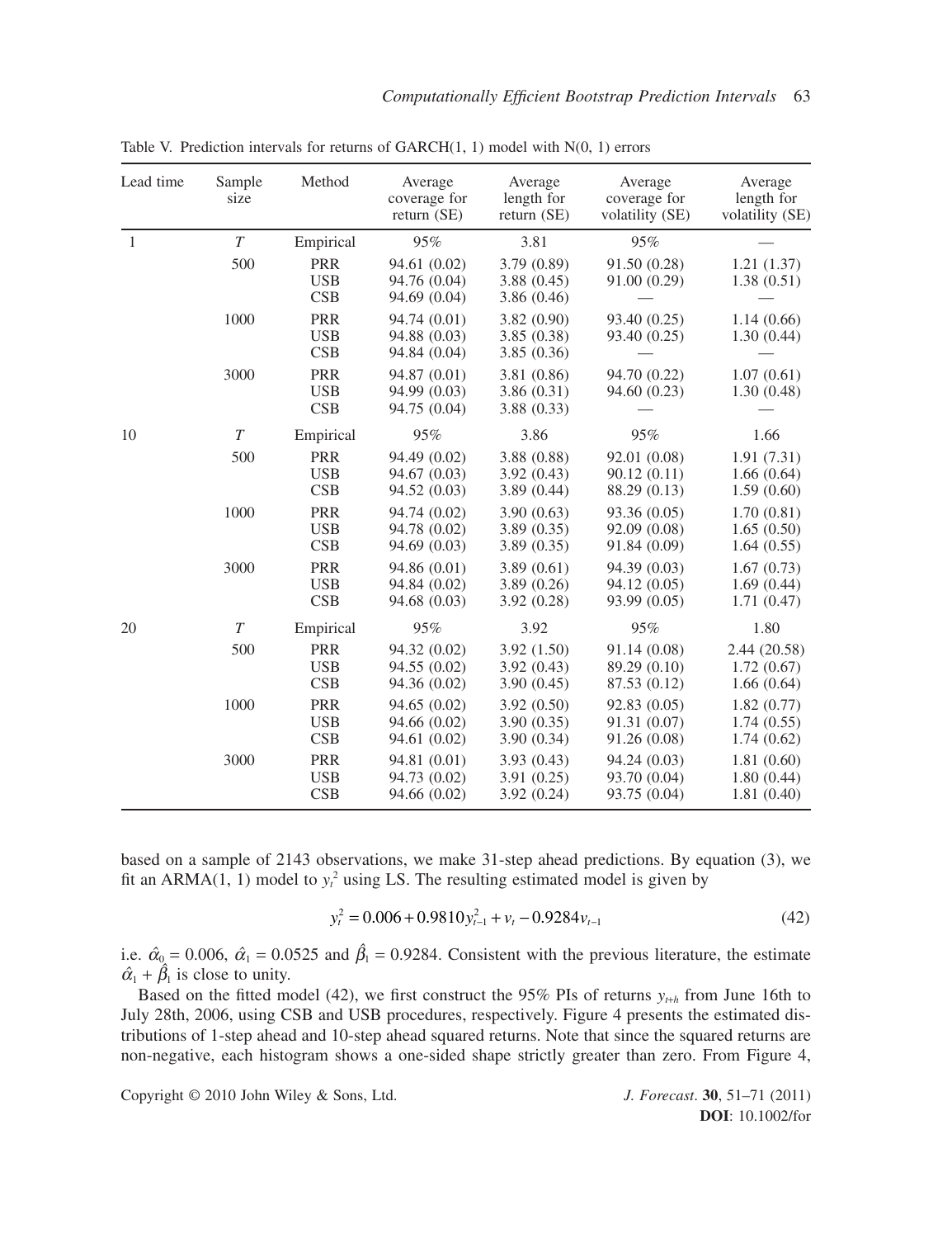

Figure 1. Estimated CPU time for PRR, USB and CSB applied to the GARCH(1,1) process of sample sizes from 200 to 3000



Figure 2. The yen/US daily exchange rates from 28 March 1998 to 28 July 2006



Figure 3. Yen/US daily returns from 28 March 1998 to 28 July 2006

Copyright © 2010 John Wiley & Sons, Ltd. *J. Forecast*. **30**, 51–71 (2011)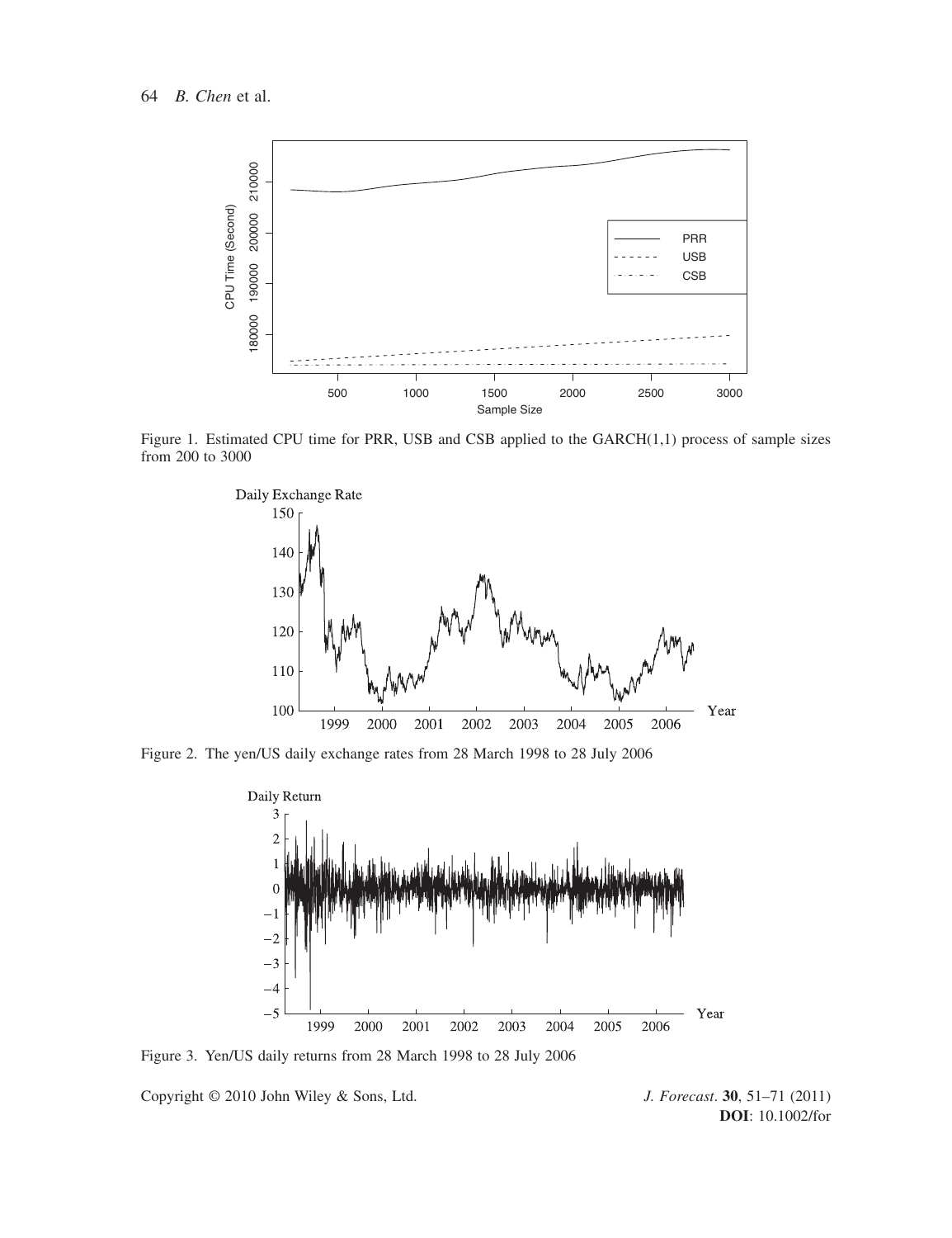| Mean      | Median | SD     | <b>Skewness</b> | Kurtosis | Max.   | Min.      |
|-----------|--------|--------|-----------------|----------|--------|-----------|
| $-0.0024$ | 0.0013 | 0.5611 | $-0.6037$       | 8.0743   | 2.7413 | $-4.8567$ |

Table VI. Summary statistics for log returns *yt*

Table VII. Autocorrelations of log returns  $y_t$  at different lags

| Autocorrelations | $\chi(1)$ | $\chi(2)$ | $\chi(3)$ | $\chi(10)$ | $\chi$ 15) | $\chi(20)$ |
|------------------|-----------|-----------|-----------|------------|------------|------------|
| $y_t$            | 0.2106    | 0.0086    | $-0.0573$ | 0.0323     | $-0.0190$  | $-0.0024$  |
| $y_t^2$          | 0.0742    | 0.2204    | 0.1033    | 0.0729     | 0.0916     | 0.0492     |



Figure 4. Histograms of bootstrap predictions of the future squared returns

the estimated distributions obtained by CSB are very similar to those by USB. By taking the upper 95% quantiles of the estimated distributions, we acquire the 95% PIs of returns  $y_{t+h}$ ,  $h = 1, \ldots, 31$ . Figures 5 and 6 show the 95% PIs of returns, provided by CSB and USB respectively, together with the true values of returns. Notice that the true observations are well covered by the PIs yielded by both CSB and USB.

Finally, we construct the 95% PIs for future volatilities of returns. Figure 7 shows the estimated distributions of future volatilities  $\sigma_{t+h}^2$ ,  $h = 1, \ldots, 31$ . Figure 9 indicates that the distributions of volatilities may be asymmetric. Similarly, we take the upper 95% quantiles of the estimated distributions to construct the PIs of volatilities using CSB and USB. In practice, we do not observe the volatility directly. For verification purposes, we calculate realized volatility from October 9th, 2005 to November 23rd, 2005 based on 5-minute returns using the following equation:

$$
\sigma_t^2 = y_{t,1}^2 + \ldots + y_{t,n}^2 \tag{43}
$$

Copyright © 2010 John Wiley & Sons, Ltd. *J. Forecast*. **30**, 51–71 (2011)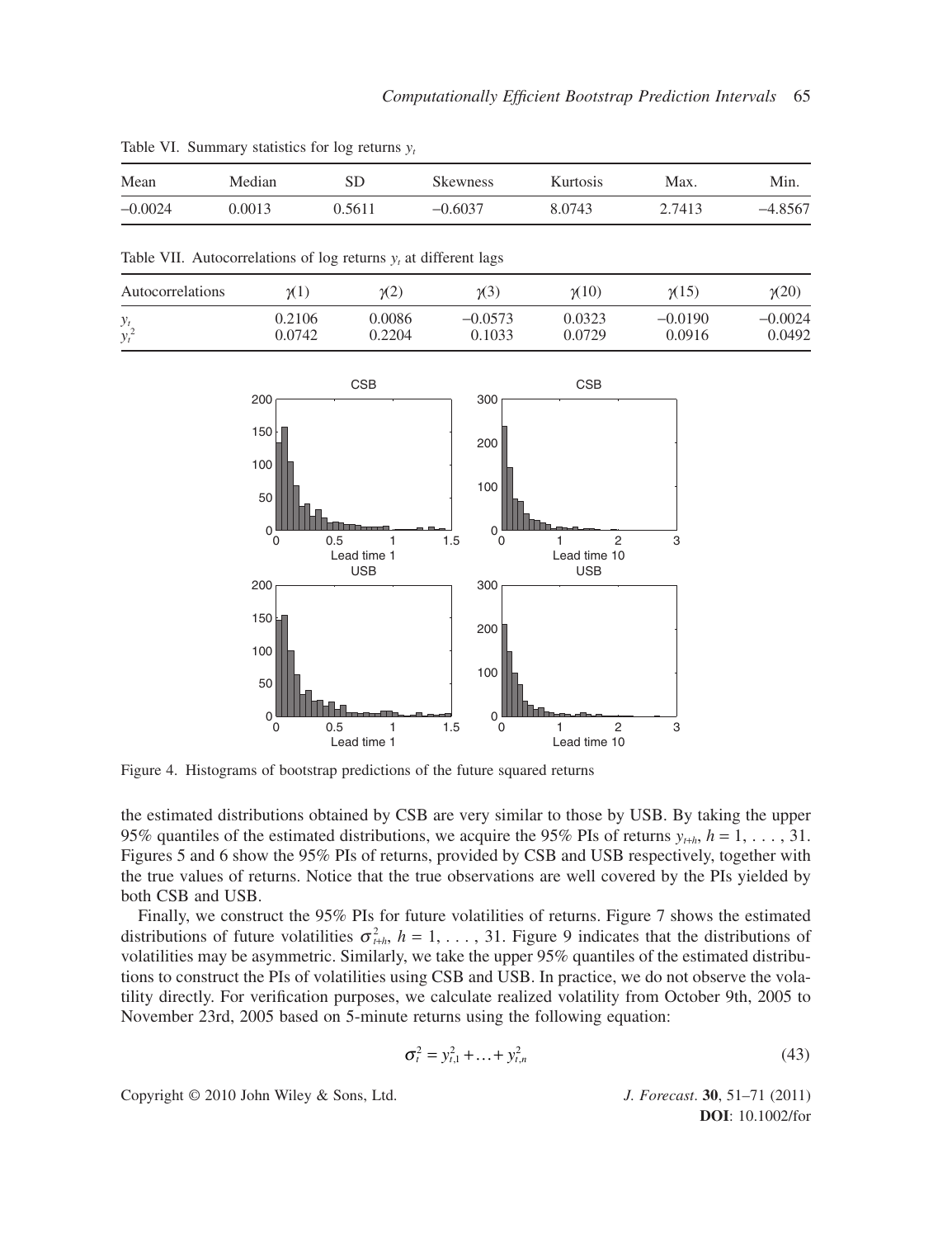

Figure 5. The 95% CSB prediction intervals of returns from 16 June to 18 July 2006



Figure 6. The 95% USB prediction intervals of returns from 16 June to 18 July 2006

where *n* is the number of observations per day (Andersen and Bollerslev, 1998; Taylor, 2005). Note that *n* is approximately 268 in our sample. Figures 8 and 9 present the 95% PIs for volatilities together with the realized volatilities. In contrast to the PIs of returns, the 95% PIs of volatilities by USB outperform those of CSB. All of the realized volatilities lie within the 95% USB PIs, but one

Copyright © 2010 John Wiley & Sons, Ltd. *J. Forecast*. **30**, 51–71 (2011)

**DOI**: 10.1002/for

95% prediction interval for returns by USB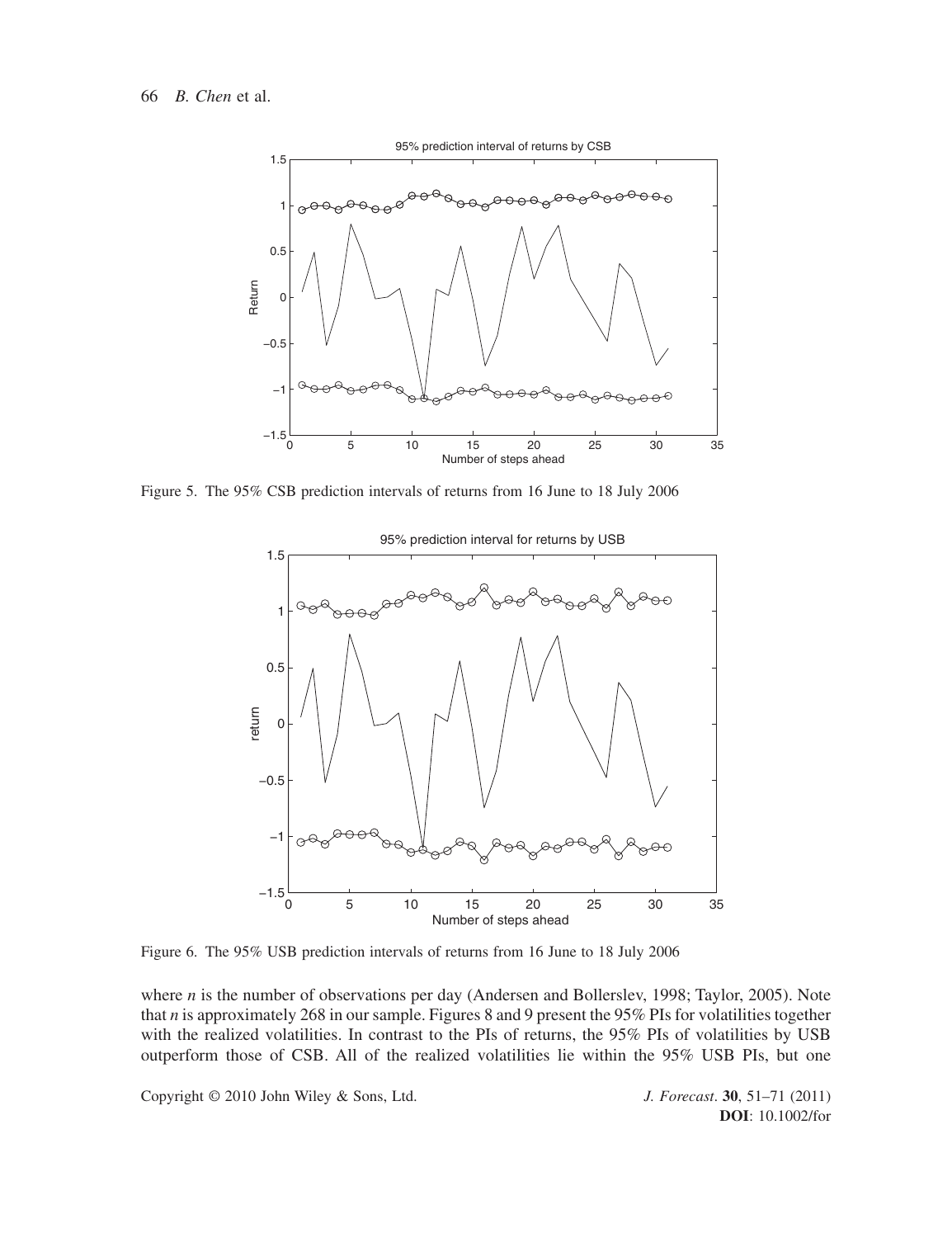

Figure 7. Histograms of bootstrap predictions of the future volatilities of returns



Figure 8. The 95% CSB prediction intervals of volatilities from 16 June to 18 July 2006

Copyright © 2010 John Wiley & Sons, Ltd. *J. Forecast*. **30**, 51–71 (2011)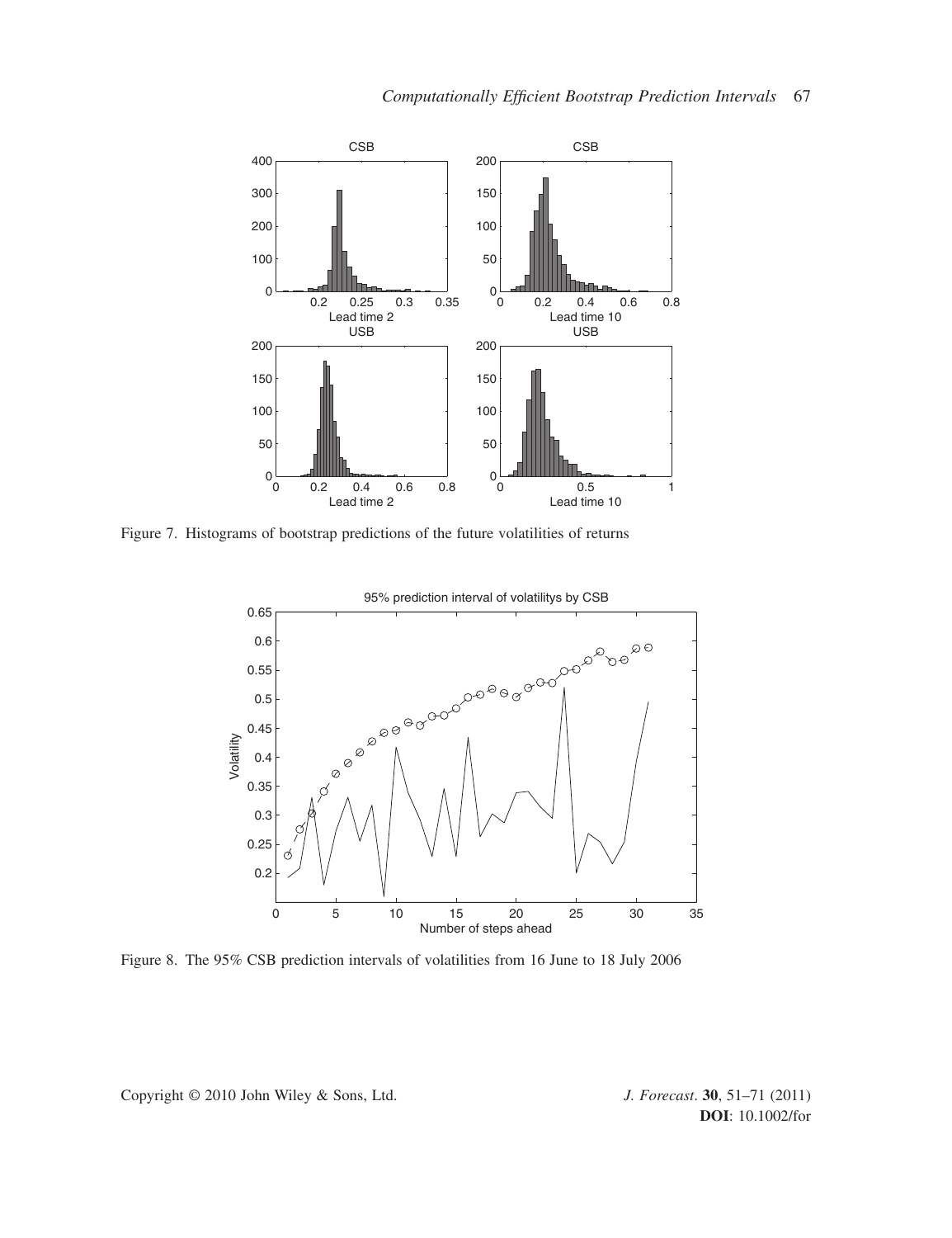

Figure 9. The 95% USB prediction intervals of volatilities from 16 June to 18 July 2006

observation lies outside the boundary in the CSB case. Therefore, the consideration of variance due to parameter estimation is necessary if computational resources is plenty.

#### DISCUSSION

In this paper we propose a novel, fast and efficient method for constructing prediction intervals for returns and volatilities from ARCH/GARCH models. Our main idea is to transform the non-linear ARCH/GARCH re-sampling problem to a linear framework. In particular, we employ the fact that any stationary ARCH/GARCH model can be represented as a Box-Jenkins model where the squared ARCH/GARCH returns follow a linear AR/ARMA equation. Hence, we can now utilize a sieve bootstrap procedure applied to such an AR/ARMA model. The sieve bootstrap is known to be one of the most efficient and popular re-sampling procedures for linear time series and its asymptotic and computational properties are well investigated. Adapting the sieve bootstrap in an ARCH/ GARCH framework allows us to substantially decrease computational costs while providing competitively sharp and well calibrated prediction intervals for both returns and volatilities. The key reason for such an improvement is the fact that a linear AR/ARMA representation of ARCH/GARCH enables us to estimate all the model parameters using recursive Least Squares (LS) or Yule–Walker (YW), which reduces the required computational time by up to a factor of 100, compared to other available re-sampling techniques for ARCH/GARCH models. In addition, such an approach is truly distribution-free and sets minimal restrictions on an ARCH/GARCH innovation process. In the future, we plan to extend the proposed 'linearizing' re-sampling procedure to testing for ARCH/ GARCH effects and ARCH/GARCH model selection, as well as to derive asymptotic properties of the sieve bootstrap in an ARCH/GARCH framework.

Copyright © 2010 John Wiley & Sons, Ltd. *J. Forecast*. **30**, 51–71 (2011)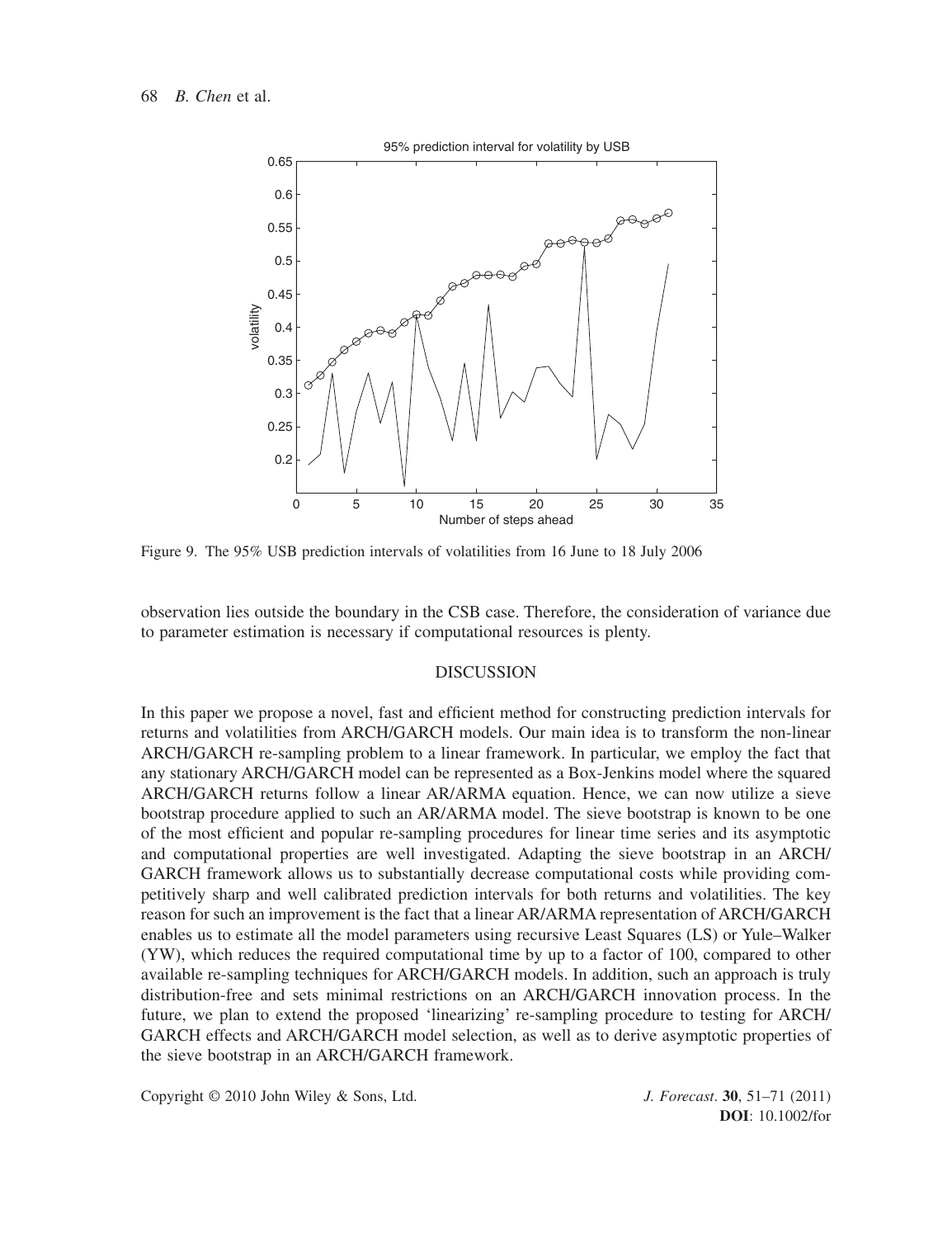#### ACKNOWLEDGEMENTS

We would like to thank Tony Wirjanto for providing the high-frequency data on currency exchange. The research of Yulia R. Gel and Bovas Abraham was supported by grants from the National Science and Engineering Research Council of Canada. Bei Chen was partially supported by the WatRisk scholarship. This work was made possible by the facilities of the Shared Hierarchical Academic Research Computing Network (SHARCNET: http://www.sharcnet.ca).

At this occasion of honoring the publication of 'Box–Jenkins', one of the authors of this paper, Bovas Abraham, fondly remembers that he was helping Prof. George Box with checking and proofreading of the revised edition of this book which came out in 1976.

#### **REFERENCES**

- Akaike H. 1974. A new look at the statistical model identification. *IEEE Transactions on Automatic Control* 19(6): 716–723.
- Alonso AM, Pena D, Romo J. 2002. Forecasting time series with sieve bootstrap. *Journal of Statistical Planning and Inference* **100**: 1–11.
- Alonso AM, Pena D, Romo J. 2003. On sieve bootstrap prediction intervals. *Statistics and Probability Letters* 65: 13–20.
- Andersen TG, Bollerslev T. 1998. Answering the skeptics: yes, standard volatility models do provide accurate forecasts. *International Economic Review* **39**: 885–905.
- Andersen TG, Bollerslev T, Diebold FX, Labys P. 2001. The distribution of realized exchange rate volatility. *Journal of the American Statistical Association* **96**: 42–55.
- Andersen TG, Bollerslev T, Diebold FX, Labys P. 2003. Modelling and forecasting volatility. *Econometrica* **71**: 579–625.
- Baillie RT, Bollerslev T. 1992. Prediction in dynamic models with time-dependent conditional variances. *Journal of Econometrics* **52**: 91–113.
- Baillie RT, Bollerslev T, Mikkelsen HO. 1996. Fractionally integrated generalized autoregressive conditional heteroskedasticity. *Journal of Econometrics* **74**: 3–30.
- Bera AK, Higgins ML. 1993. ARCH models: properties, estimation and testing. *Journal of Economic Surveys* **7**: 305–366.
- Berkes I, Horváth L, Kokoszka P. 2003. GARCH processes: structure and estimation. *Bernoulli* **9**(2): 201–227.
- Bickel P, Bühlmann P. 1999. A new mixing notion and functional central limit theorems for a sieve bootstrap in time series. *Bernoulli* **5**(3): 413–466.
- Bollerslev T. 1986. Generalized autoregressive conditional heteroskedasticity. *Journal of Econometrics* **31**: 307–327.

Bollerslev T. 2008. *Glossary to ARCH (GARCH)*. CREATES Research Paper, 2008–49.

Bougerol P, Picard N. 1992a. Strict stationarity of generalized autoregressive processes. *Annals of Probability* **20**: 1714–1730.

- Bougerol P, Picard N. 1992b. Stationarity of GARCH processes and of some nonnegative time series. *Journal of Econometrics* **52**: 115–127.
- Box GEP, Jenkins GM, Reinsel GC. 2008. *Time Series Analysis: Forecasting and Control* (4th edn). Wiley: Chichester.

Bühlmann P. 1997. Sieve bootstrap for time series. *Bernoulli* **3**: 123–148.

Bühlmann P. 2002. Bootstraps for time series. *Statistical Science* **17**(1): 52–72.

- Cao R, Febrero-Bande M, González W, Prada-Sánchez JM, García-Jurado I. 1997. Saving computer time in constructing consistent bootstrap prediction intervals for autoregressive processes. *Communications in Statistics: Simulation and Computation* **26**: 961–978.
- Conrad C, Karanasos M. 2006. The impulse response function of the long memory GARCH process. *Economic Letters* **90**: 34–41.
- Engle RF. 1982. Autoregressive conditional heteroskedasticity with estimates of the variance of United Kingdom infl ation. *Econometrica* **50**: 987–1007.

Copyright © 2010 John Wiley & Sons, Ltd. *J. Forecast*. **30**, 51–71 (2011)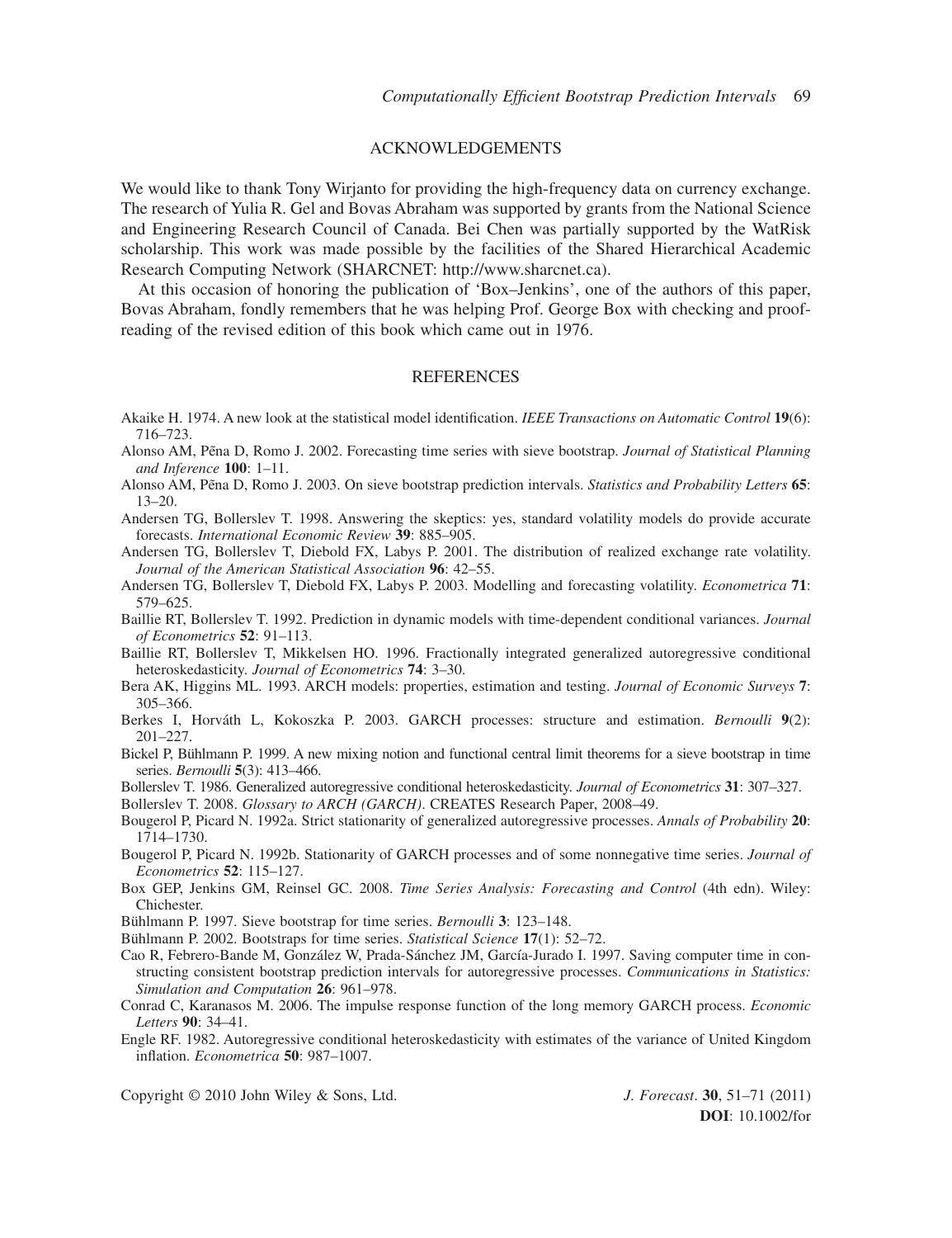Engle RF, Bollerslev T. 1986. Modeling the persistence of conditional variances. *Econometric Reviews* **5**: 1–50. Engle RF, Ng VK. 1993. Measuring and testing the impact of news on volatility. *Journal of Finance* **48**(5): 1749–1778.

Engle RF, Patton AJ. 2001. What good is a volatility model? *Quantitative Finance* **1**: 237–245.

Gel Y, Gastwirth JL. 2008. The robust Jarque–Bera test of normality. *Economics Letters* **99**(1): 30–32.

Gel Y, Miao W, Gastwirth JL. 2007. Robust directed tests of normality against heavy tailed alternatives. *Computational Statistics and Data Analysis* **51**: 2734–2746.

- Grenander U. 1981. *Abstract Inference*. Wiley: New York.
- Härdle W, Horowitz JL, Kreiss JP. 2003. Bootstrap methods for time series. *International Statistical Review* **71**: 435–459.

Hurvich CM, Tsai CL. 1989. Regression and time series model selection in small samples. *Biometrika* **76**: 297–307.

- Jarque CM, Bera AK. 1980. Efficient tests for normality, homoscedasticity and serial independence of regression residuals. *Economics Letters* **6**(3): 255–259.
- Kreiss JP. 1988. *Asymptotic statistical inference for a class of stochastic processes*. Habilitationsschrift, Universität Hamburg.
- Kreiss JP, Franke J. 1992. Bootstrapping stationary autoregressive moving average models. *Journal of Time Series Analysis* **13**: 297–317.
- Kristensen D, Linton O. 2006. A closed-form estimator for the GARCH(1, 1) model. *Econometric Theory* **22**: 323–337.
- Lahiri SN. 2003. *Re-sampling Methods for Dependent Data*. Springer: New York.
- Miguel JA, Olave P. 1999. Bootstrapping forecast intervals in ARCH models. *Test* **8**(2): 345–364.
- Nelson DB. 1990. Stationarity and persistence in the GARCH(1,1) model. *Econometric Theory* **6**: 318–344.
- Nelson DB. 1991. Conditional heteroskedasticity in asset returns: a new approach. *Econometrica* **59**: 347–370.
- Pascual L, Romo J, Ruiz E. 2004. Bootstrap predictive inference for ARIMA processes. *Journal of Time Series Analysis* **25**: 449–465.
- Pascual L, Romo J, Ruiz E. 2006. Bootstrap prediction for returns and volatilities in GARCH models. *Computational Statistics and Data Analysis* **50**: 2293–2312.

Politis DN. 2003. The impact of bootstrap methods on time series analysis. *Statistical Science* **28**: 219–230.

Poon SH. 2005. *A Practical Guide to Forecasting Financial Market Volatility*. Wiley: Chichester.

- Reeves JJ. 2005. Bootstrap prediction intervals for ARCH models. *Internal Journal of Forecasting* **21**: 237–248.
- Schwarz GE. 1978. Estimating the dimension of a model. *Annals of Statistics* **6**(2): 461–464.

Shephard N. 1996. Statistical aspects of ARCH and stochastic volatility models. In *Time Series Models in Econometrics, Finance and Other Fields*, Cox DR, Hinkley DV, Barndorff-Nielsen OE (eds). Chapman & Hall: London; 1–67.

Taylor SJ. 2005. *Asset Price Dynamics and Prediction*. Princeton University Press: Princeton, NJ.

Thombs LA, Schucany WR. 1990. Bootstrap prediction intervals for autoregression. *Journal of the American Statistical Association* **85**: 486–492.

Tsay RS. 2002. *Analysis of Financial Time Series*. Wiley-Interscience: New York.

West KD, Cho D. 1995. The predictive ability of several models of exchange rate volatility. *Journal of Econometrics* **69**: 367–391.

*Authors' biographies*:

**Bei Chen** is a Ph.D. student in the Department of Statistics and Actuarial Science at the University of Waterloo, Canada. Her research interests are in time series analysis, nonparametric procedures and econometrics.

**Yulia R. Gel** is Associate Professor of Statistics in the Department of Statistics and Actuarial Science at the University of Waterloo, Canada. Her research interests are in time series analysis, spatio-temporal modeling and nonparametrics.

**N. Balakrishna** is Professor of Statistics and Head in the Department of Statistics at the Cochin University of Science and Technology, Cochin, India. His research interests include statistical analysis of time series, inference for stochastic processes and chaotic communications.

Copyright © 2010 John Wiley & Sons, Ltd. *J. Forecast*. **30**, 51–71 (2011)